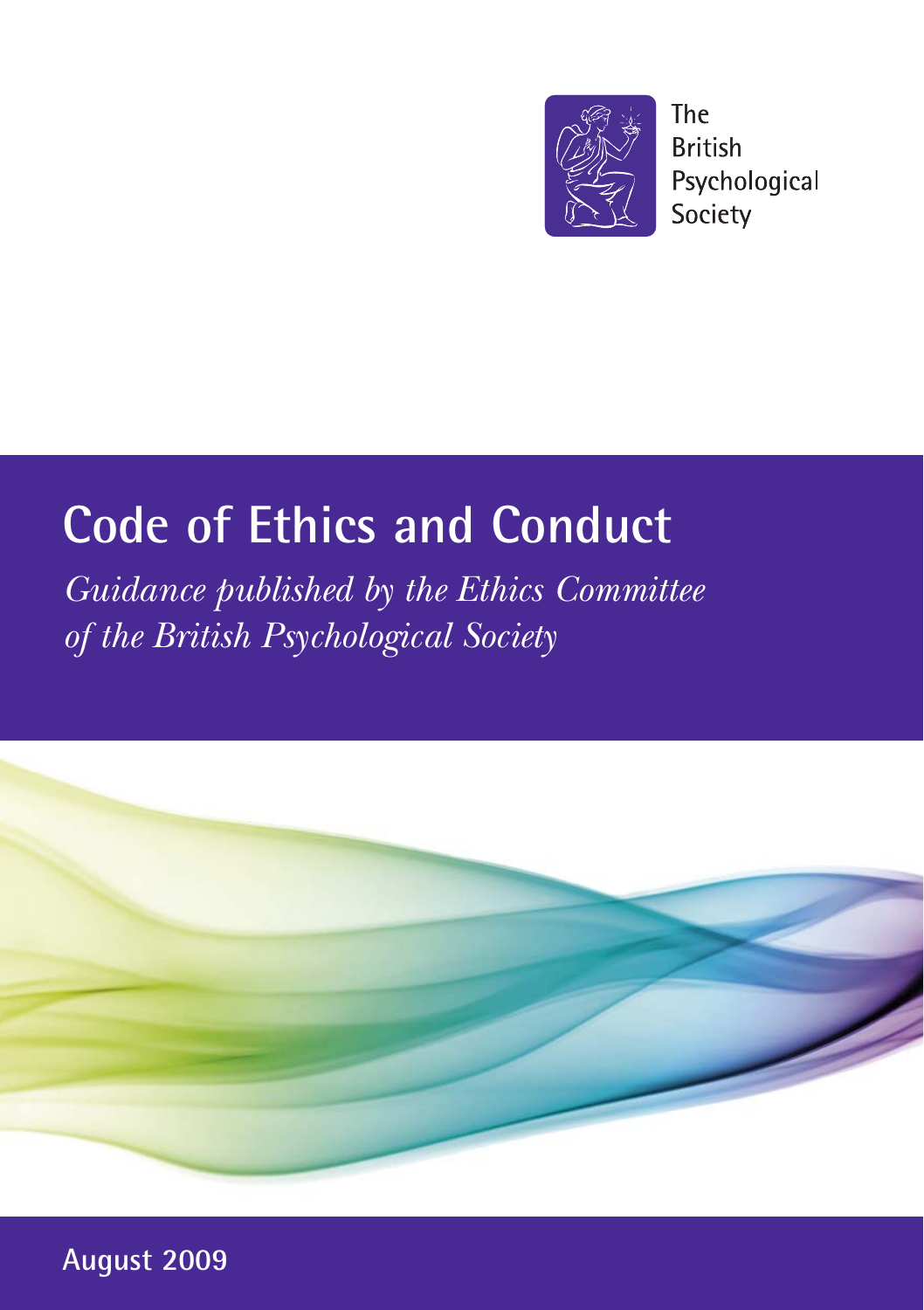This code was written by the Ethics Committee of the British Psychological Society.

Published by The British Psychological Society, St Andrews House, 48 Princess Road East, Leicester LE1 7DR.

© The British Psychological Society 2009

ISBN: 978-1-85433-495-4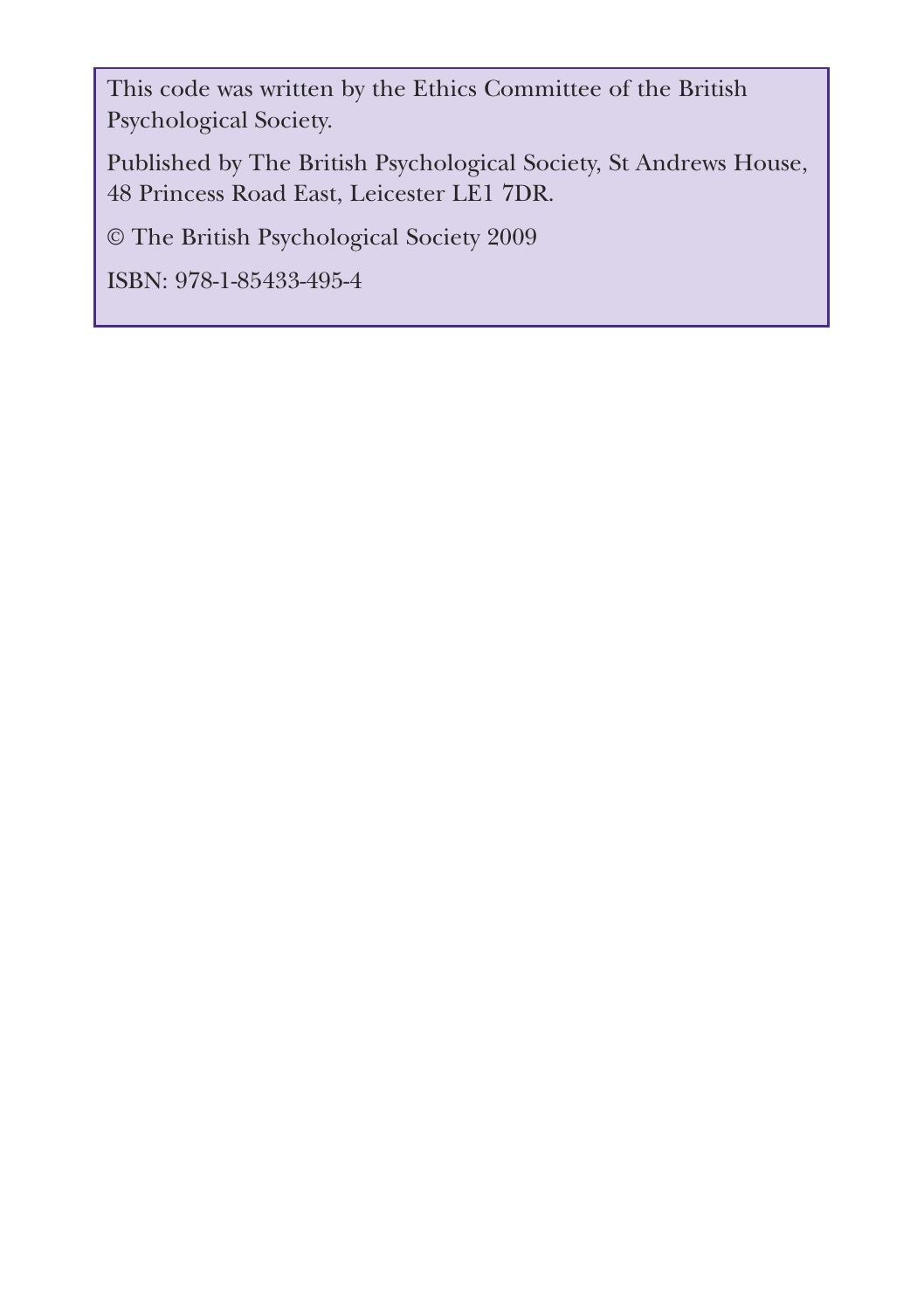### **Contents**

| 1                 | <b>Introduction</b>       | 2  |
|-------------------|---------------------------|----|
| Ш                 | <b>Decision making</b>    | 6  |
| Ш                 | Structure of the code     | 9  |
| IV                | <b>Ethical principles</b> | 10 |
|                   | Respect                   | 10 |
|                   | Competence                | 15 |
|                   | Responsibility            | 18 |
|                   | Integrity                 | 21 |
| IV                | Conclusion                | 25 |
|                   |                           |    |
| <b>References</b> |                           | 27 |
| Appendix          |                           | 28 |

If you have problems reading this document and would like it in a different format, please contact us with your specific requirements.

Tel: 0116 2254 9568; e-mail mail@bps.org.uk.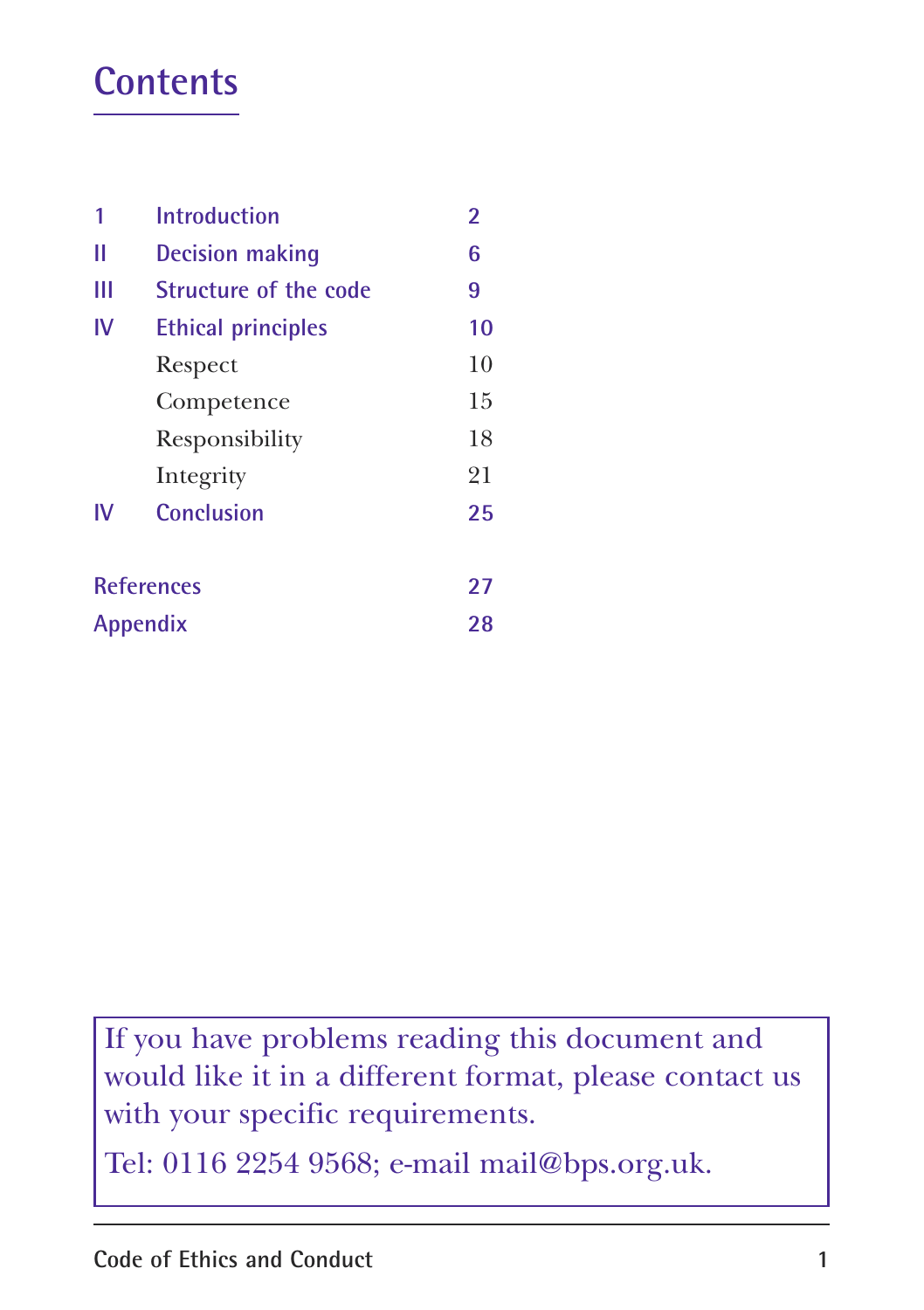## **I** Introduction

- a) The British Psychological Society recognises its obligation to set and uphold the highest standards of professionalism, and to promote ethical behaviour, attitudes and judgements on the part of psychologists by:
	- being mindful of the need for protection of the public;
	- expressing clear ethical principles, values and standards;
	- promoting such standards by education and consultation;
	- developing and implementing methods to help psychologists monitor their professional behaviour and attitudes;
	- assisting psychologists with ethical decision making; and
	- providing opportunities for discourse on these issues.
- b) Under the terms of its Royal Charter, the Society is required to 'maintain a Code of Conduct'. In 1985 the Society adopted a Code of Conduct which has been regularly updated. From monitoring complaints and ethical enquiries, the Society's Ethics Committee identified a need for a code which gave more emphasis on, and support to, the process of ethical decision making.
- c) This Code of Ethics and Conduct should guide all members of the British Psychological Society. It should be read in conjunction with the Society's Royal Charter, Statutes and Rules. It comes into effect in August 2009 and supersedes all previous versions. Member conduct rules came into effect on 1st July 2009. The member conduct rules provide guidance on the behaviour expected of members of the Society.
- d) In formulating this code, a wide range of existing codes, as listed in the Appendix, were considered.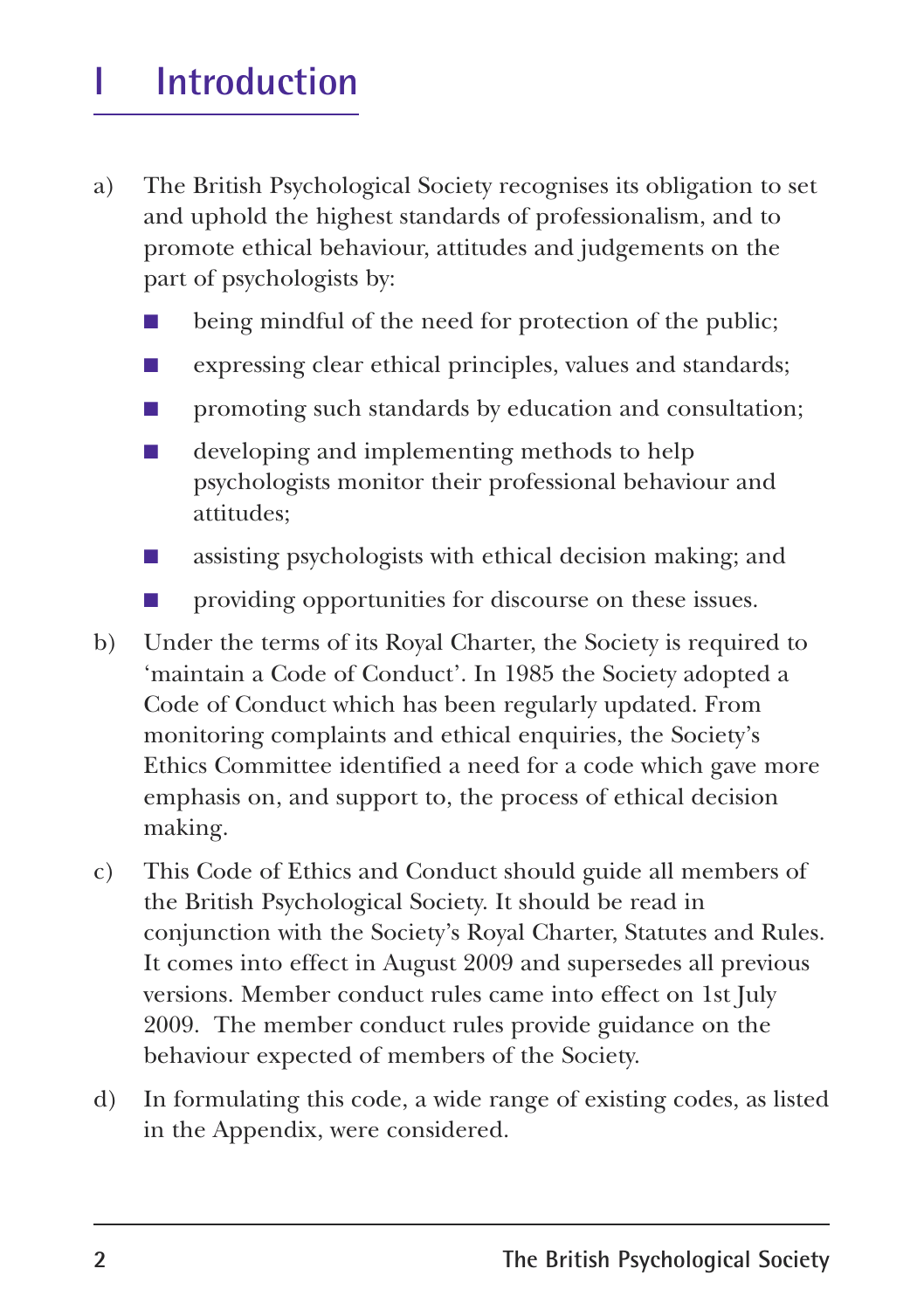e) The Society has also considered the wide range of contexts in which psychologists work. The aim of the code is that it should apply to all psychologists, with the focus on the quality of decision making allowing sufficient flexibility for a variety of approaches and methods, but providing ethical standards which apply to all. Psychologists will also need to familiarise themselves with the legal framework, regulatory requirements and other guidance relevant to the particular context in which they work.

With effect from 1st July 2009, the regulator of applied psychologists will be the Health Professions Council (HPC). Members of the Society wishing to practise under one of the seven protected adjectival titles (Clinical Psychologist, Counselling Psychologist, Educational Psychologist, Forensic Psychologist, Health Psychologist, Occupational Psychologist, Sport and Exercise Psychologist) and two protected generic titles (Practitioner Psychologist and Registered Psychologist) will need to be registered with the HPC. The Society cannot determine allegations about fitness to practise. Any such allegations are referred to the Health Professions Council.

- f) In this code the term 'psychologist' refers to any member of the British Psychological Society including student members. Examples of the roles undertaken by psychologists include those of colleague, consultant, counsellor, educator, employer, expert witness, evaluator, lecturer, manager, practitioner, researcher, supervisor or therapist.
- g) In this code the term 'client' refers to any person or persons with whom a psychologist interacts on a professional basis. For example, a client may be an individual (such as a patient, a student, or a research participant), a couple, a family group, an educational institution, or a private or public organisation, including a court. A psychologist may have several clients at a time including, for example, those receiving, commissioning and evaluating the professional activity.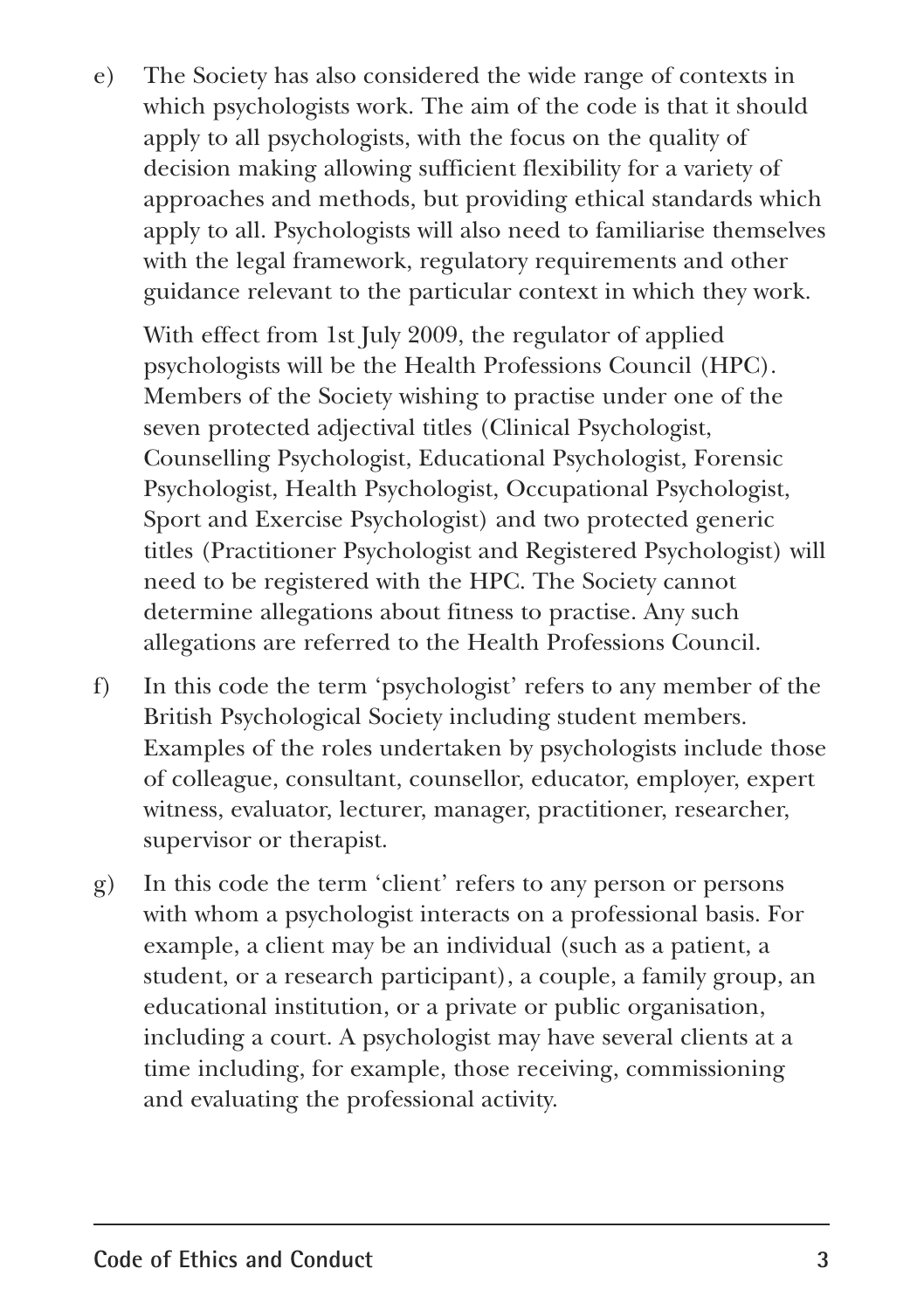- h) Psychologists are likely to need to make decisions in difficult, changing and unclear situations. The Society expects that the code will be used to form a basis for consideration of ethical questions, with the principles in this code being taken into account in the process of making decisions, together with the needs of the client and the individual circumstances of the case. However, no code can replace the need for psychologists to use their professional and ethical judgement.
- i) In making decisions on what constitutes ethical practice, psychologists will need to consider the application of technical competence and the use of their professional skill and judgement. They should also be mindful of the importance of fostering and maintaining good professional relationships with clients and others as a primary element of good practice.
- j) The underlying philosophical approach in this code is best described as the 'British eclectic tradition'. Moral principles and the codes which spell out their applications can only be guidelines for thinking about the decisions individuals need to make in specific cases. Variable factors are involved such as the particular circumstances, the prevailing law, the cultural context, the likely consequences and the feelings colouring the judgement. However, if moral judgments are to retain some objectivity, that is if they can be judged to be right or wrong, they must be based on rational principles which serve as criteria.

Reason by itself cannot give positive guidance but only command consistency in action which also means impartiality. Reason functions like the rules of logic, which do not tell us what to think but help our thinking to conform to rational principles. One example of a rational principle would be 'Do unto others as you would be done by'. Immanuel Kant gave expression to this in his Categorical Imperative: 'Act on such maxims as you could will to become universal law'. Our capacity to act on rational moral principles bestows on us the dignity of free moral agents and this leads to a further formulation of the Categorical Imperative: 'Treat humanity in your own person and that of others always as an end and never only as a means'. This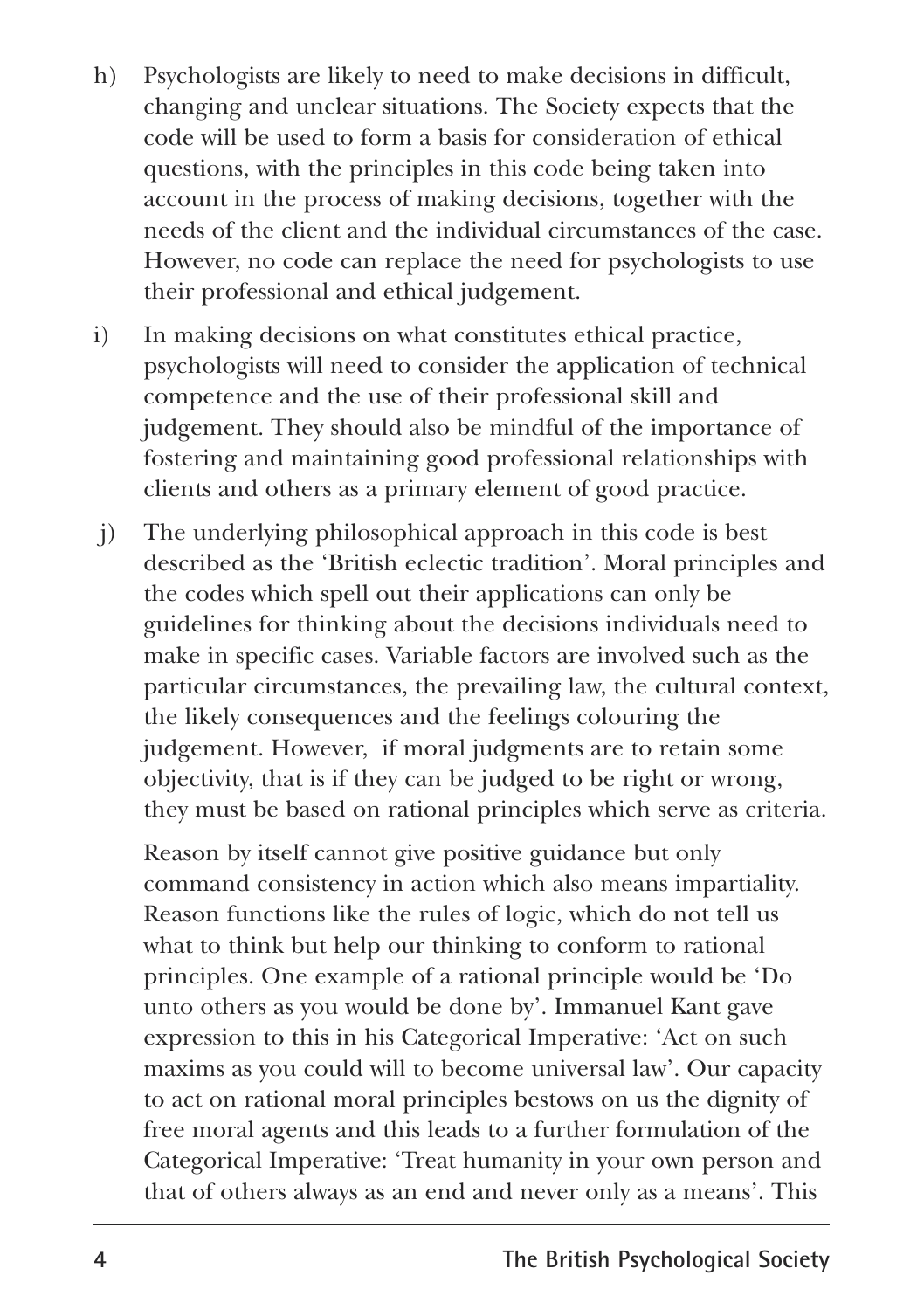position forms the basis of the code.

- k) This code uses the word 'should' rather than the more coercive 'must' or the permissive 'asks' to reinforce the advisory nature of the code as a framework in support of professional judgement. Any scrutiny of this process will consider situations in terms of the decisions made, the outcomes and the processes involved. Thinking is not optional. The code has been written primarily to guide not to punish.
- l) Finally, ethics is related to the control of power. Clearly, not all clients are powerless but many are disadvantaged by lack of knowledge and certainty compared to the psychologist whose judgement they require. This code attempts to encapsulate the wisdom and experience of the Society to support its members in their professional activities, reassure the public that it is worthy of their trust and to clarify the expectations of all.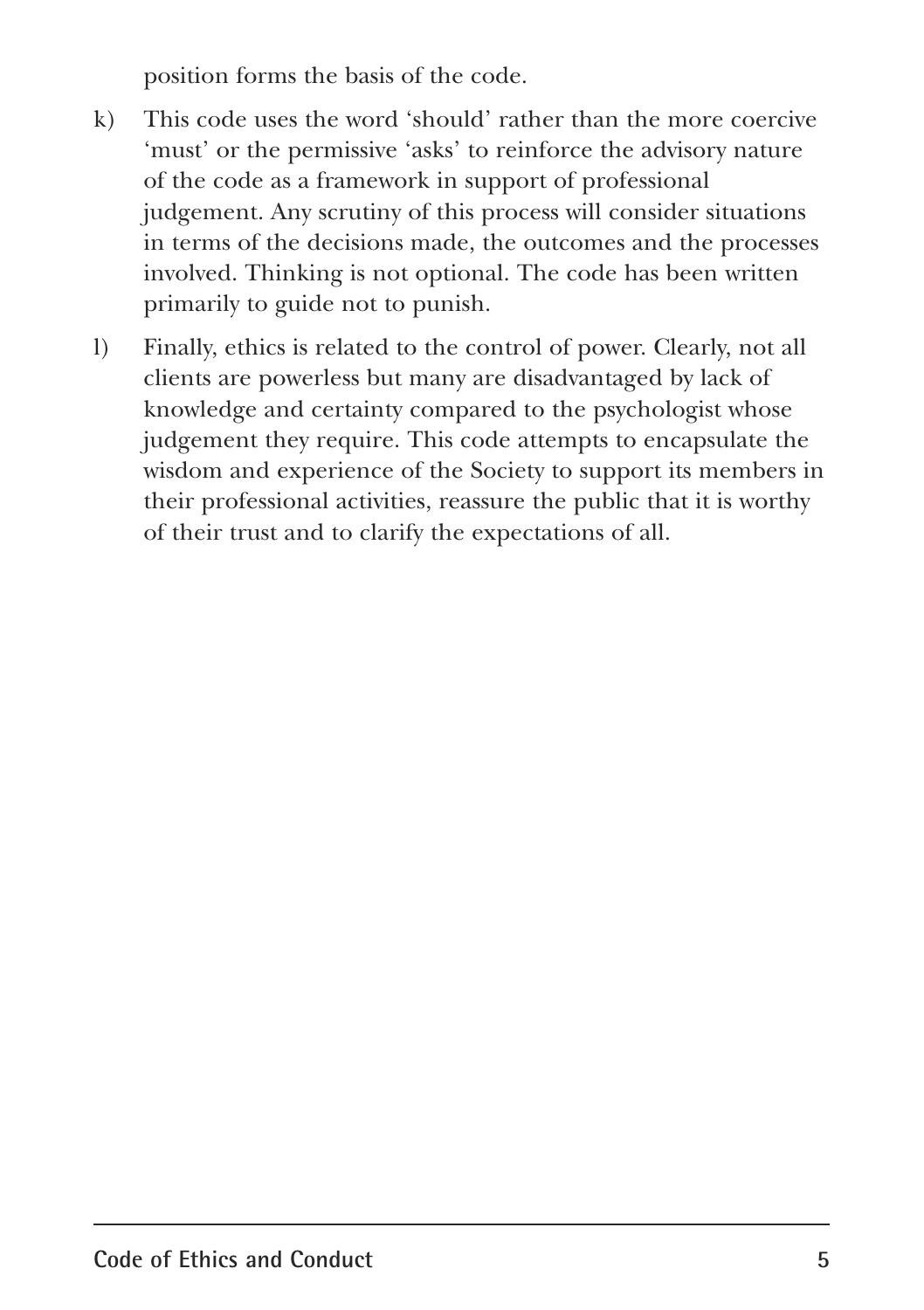## **II Decision making**

- a) Thinking about ethics should pervade all professional activity. Ethics can be defined as the science of morals or rules of behaviour. Psychology can be defined as the scientific study of behaviour both internal (for example, cognition and feelings) and external (for example, language and actions). Thus whilst ethics and psychology are distinct, there is nevertheless an overlap as both are concerned with behaviour. Before embarking on professional work the ethical implications should be considered as part of the work context together with legal, professional and other frameworks.
- b) Information from surveys of psychologists, data on queries received by the Society and information from formal complaints indicates that certain areas of work produce the majority of concerns about ethical matters.
- c) These areas of concern include:
	- multiple relationships where the psychologist owes an allegiance to several different stakeholders;
	- personal relationships where the psychologist infringes or violates the trust of a client or clients;
	- unclear or inadequate standards of practice where the psychologist is unaware of or disregards the current systems in use by peers or others in similar work;
	- $\blacksquare$  breaches of confidentiality where rules and constraints were broken or not clarified in advance with stakeholders;
	- $\Box$  competence where excessive or misleading claims are made or where inadequate safeguards and monitoring exist for new areas of work;
	- research issues including falsifying data, failing to obtain consent, plagiarism or failing to acknowledge another's work or contribution.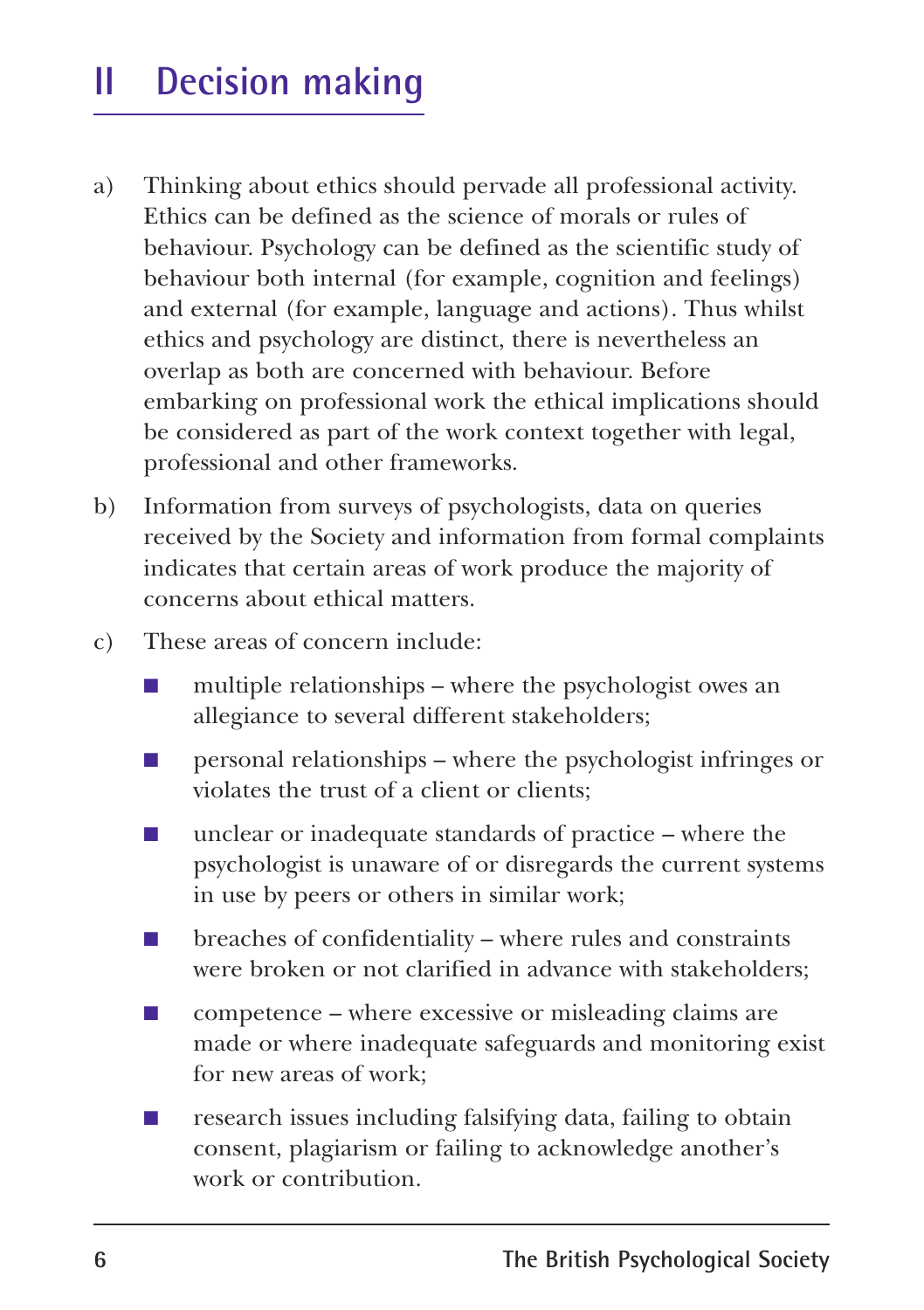- health problems affecting performance or conduct; and
- bringing the profession or the Society into disrepute.
- d) Many of the above concerns involve unethical behaviour but others involve lack of information, poor planning or carelessness. Reflective practice, peer support and transparency of professional activity would prevent problems occurring or developing into serious concerns.
- e) Despite every care being taken ethical difficulties will occur. Several systems of ethical decision making exist and the following is an adaptation of the core themes.
- f) Identify the relevant issues:
	- What are the parameters of the situation?
	- Is there research evidence that might be relevant?
	- What legal guidance exists?
	- What do peers advise?
	- Is there guidance available from the Health Professions Council or other relevant bodies?
- g) Identify the clients and other stakeholders and consider or obtain their views.
- h) Use the Code of Ethics and Conduct to identify the principles involved.
- i) Evaluate the rights, responsibilities and welfare of all clients and stakeholders.
- j) Generate the alternative decisions preferably with others to act as a sounding board.
- k) Establish a cost/risk benefit analysis to include both short- and long-term consequences.
- l) Make the decision after checking that the reasoning behind it is logical, lucid and consistent. Document the process of decision making.
- m) Assume responsibility and monitor any outcomes.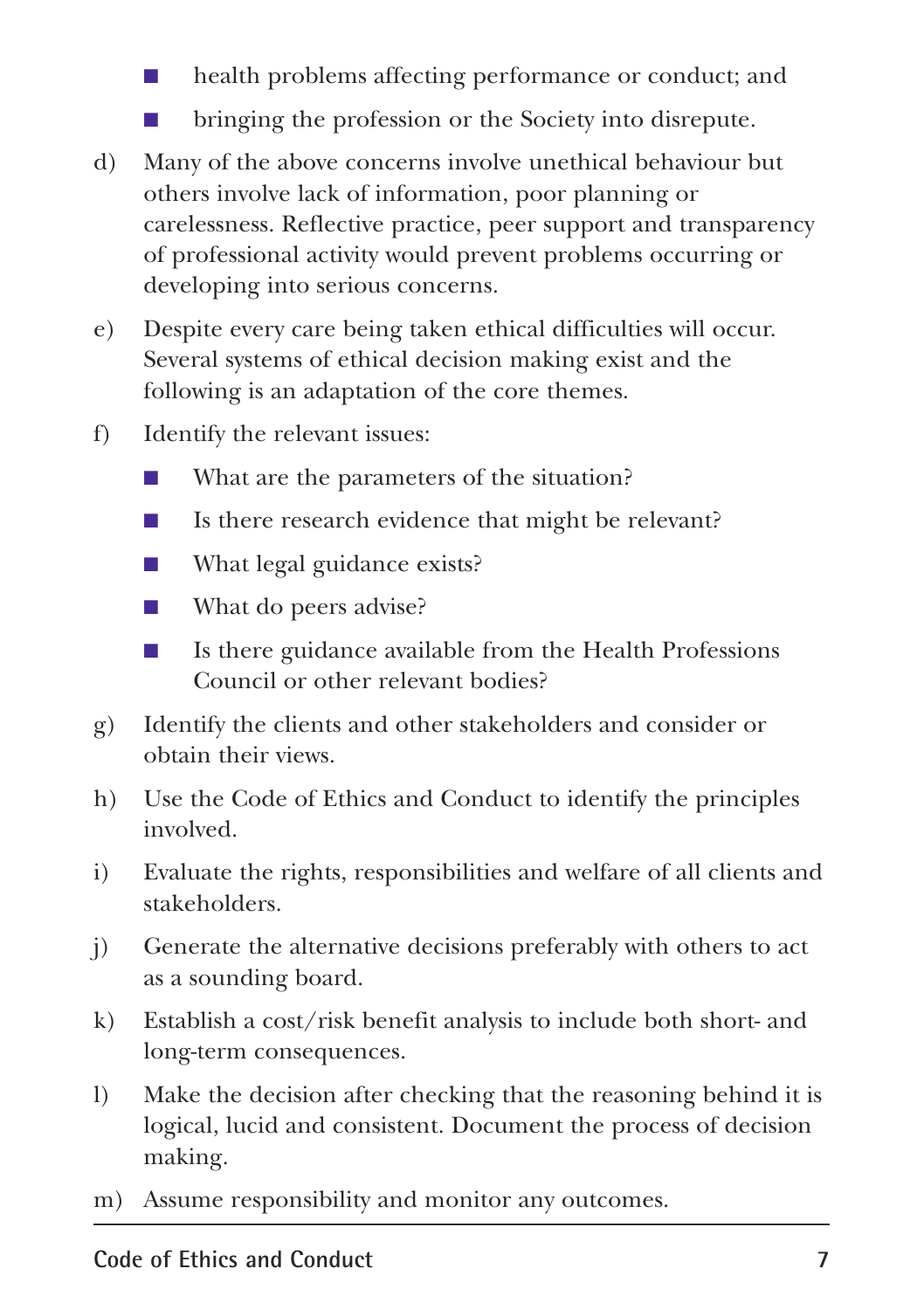- n) Apologise for any negative outcomes that result. Many formal complaints are often a client's only way of obtaining an acknowledgement of distress. Saying 'sorry' does not automatically admit liability.
- o) Make every effort to correct any negative outcomes and remain engaged in the process.
- p) Learn from the process for yourself, for others and for the Society.
- q) While the process set out in this section may appear to be a counsel of perfection, the thinking behind ethical decisions needs to be clear, especially where time is short and/or where high levels of emotion and risk are involved.
- r) For further reading please see the references after the conclusion section of this code.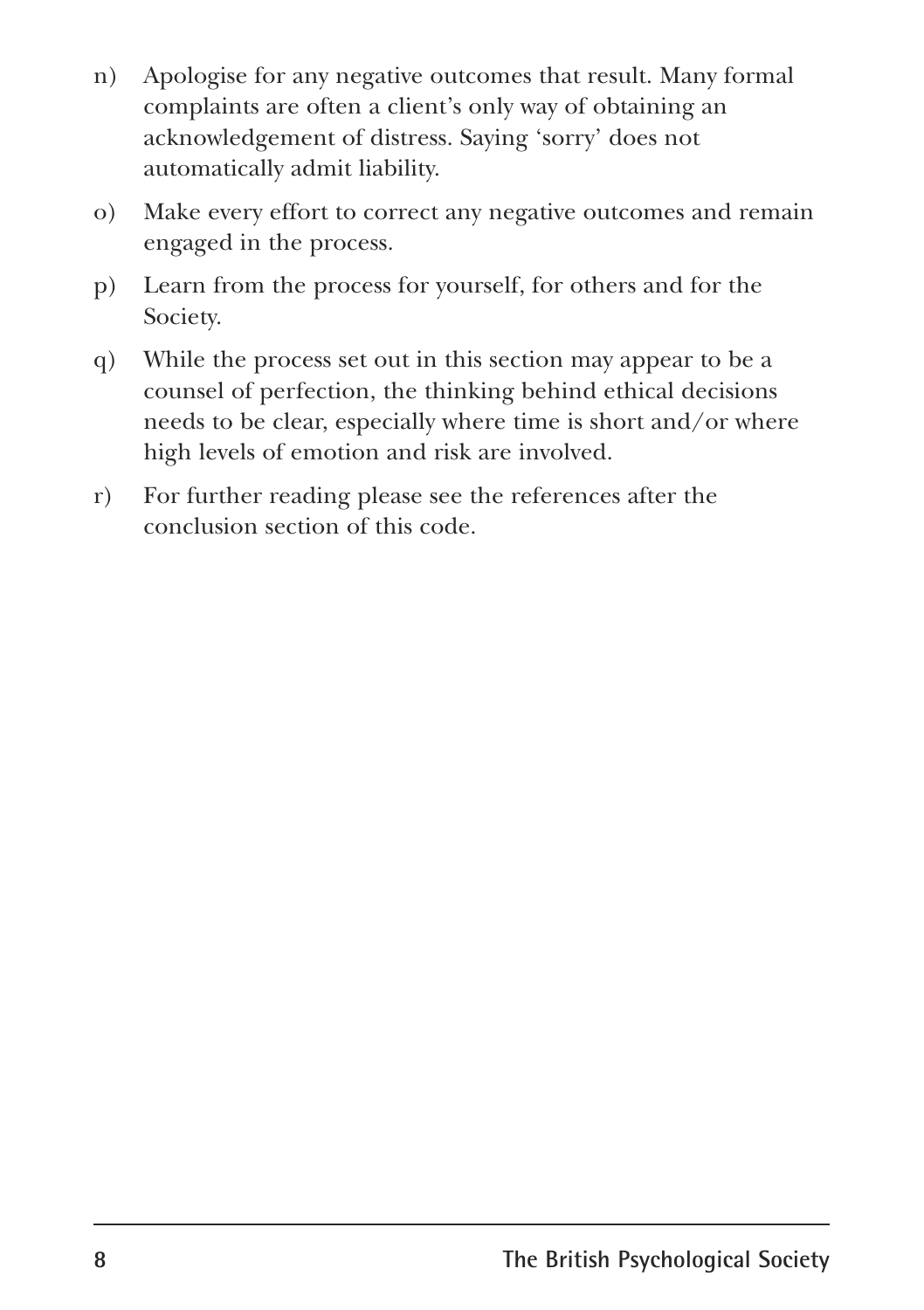### **III Structure of the code**

- a) This code is based on four ethical principles, which constitute the main domains of responsibility within which ethical issues are considered. These are
	- respect;
	- competence;
	- responsibility; and
	- integrity.
- b) Each ethical principle is described in a statement of values, reflecting the fundamental beliefs that guide ethical reasoning, decision making, and behaviour.
- c) Each ethical principle described is further defined by a set of standards, setting out the ethical conduct that the Society expects of its members.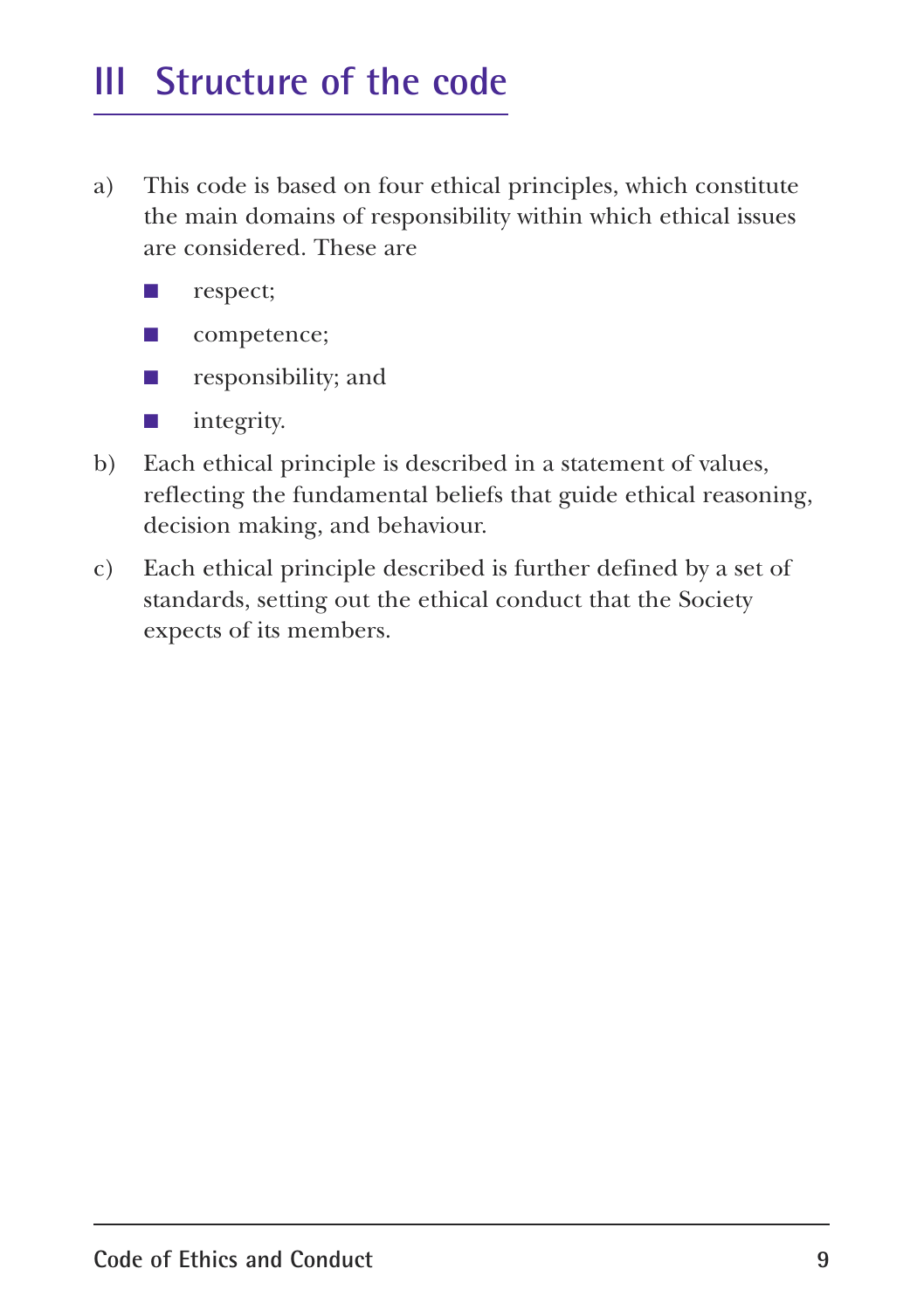## **IV Ethical principles**

### **1. Ethical principle: RESPECT**

**Statement of values** – Psychologists value the dignity and worth of all persons, with sensitivity to the dynamics of perceived authority or influence over clients, and with particular regard to people's rights including those of privacy and self determination.

1.1 Standard of general respect.

*Psychologists should:*

- (i) Respect individual, cultural and role differences, including (but not exclusively) those involving age, disability, education, ethnicity, gender, language, national origin, race, religion, sexual orientation, marital or family status and socio-economic status.
- (ii) Respect the knowledge, insight, experience and expertise of clients, relevant third parties, and members of the general public.
- (iii) Avoid practices that are unfair or prejudiced.
- (iv) Be willing to explain the bases for their ethical decision making.
- 1.2 Standard of privacy and confidentiality.

- (i) Keep appropriate records.
- (ii) Normally obtain the consent of clients who are considered legally competent or their duly authorised representatives, for disclosure of confidential information.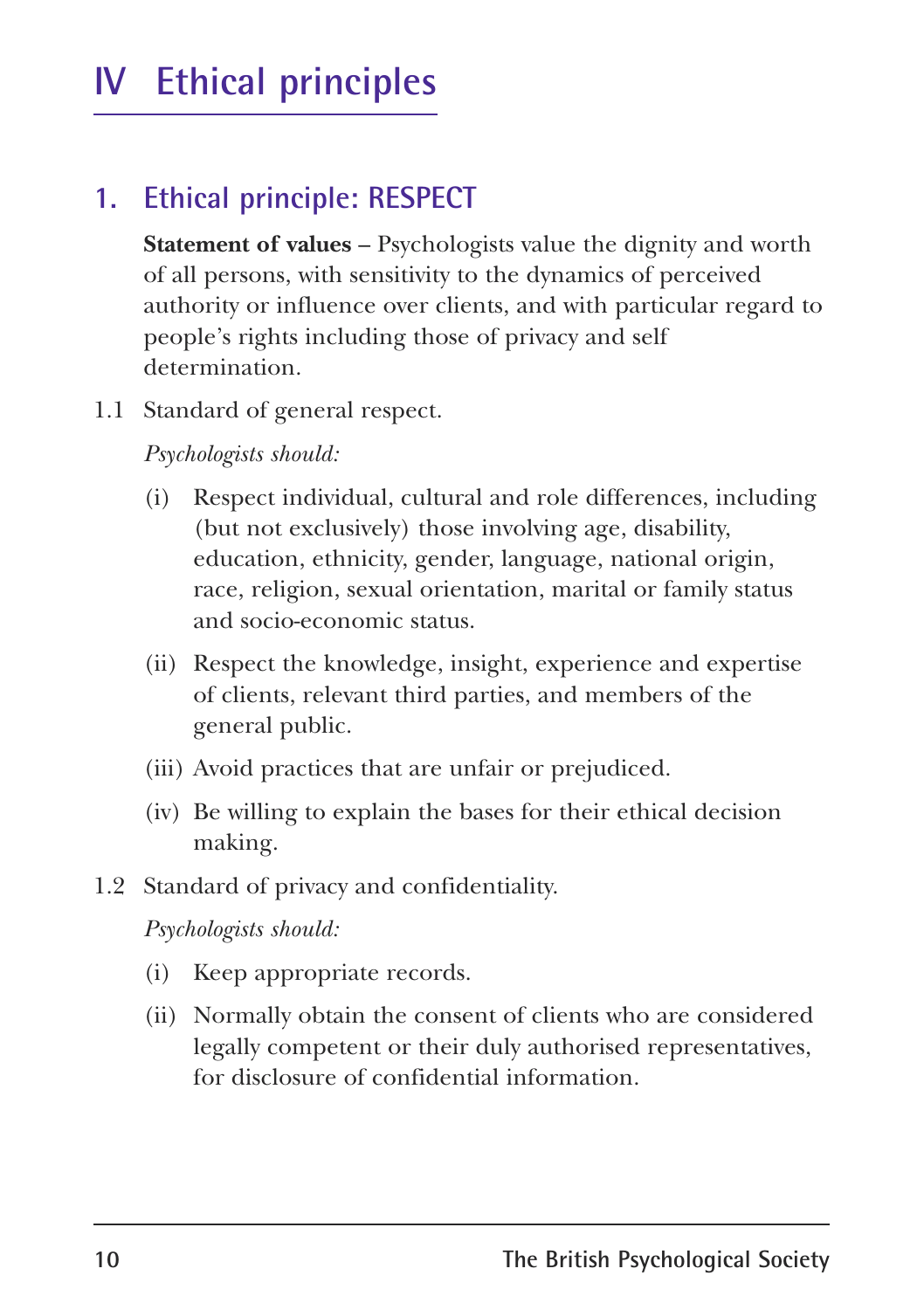- (iii) Restrict the scope of disclosure to that which is consistent with professional purposes, the specifics of the initiating request or event, and (so far as required by the law) the specifics of the client's authorisation.
- (iv) Record, process, and store confidential information in a fashion designed to avoid inadvertent disclosure.
- (v) Ensure from the first contact that clients are aware of the limitations of maintaining confidentiality, with specific reference to:

(a) potentially conflicting or supervening legal and ethical obligations;

(b) the likelihood that consultation with colleagues may occur in order to enhance the effectiveness of service provision; and

(c) the possibility that third parties such as translators or family members may assist in ensuring that the activity concerned is not compromised by a lack of communication.

- (vi) Restrict breaches of confidentiality to those exceptional circumstances under which there appears sufficient evidence to raise serious concern about:
	- (a) the safety of clients;

(b) the safety of other persons who may be endangered by the client's behaviour; or

(c) the health, welfare or safety of children or vulnerable adults.

- (vii) Consult a professional colleague when contemplating a breach of confidentiality, unless the delay occasioned by seeking such consultation is rendered impractical by the immediacy of the need for disclosure.
- (viii) Document any breach of confidentiality and the reasons compelling disclosure without consent in a contemporaneous note.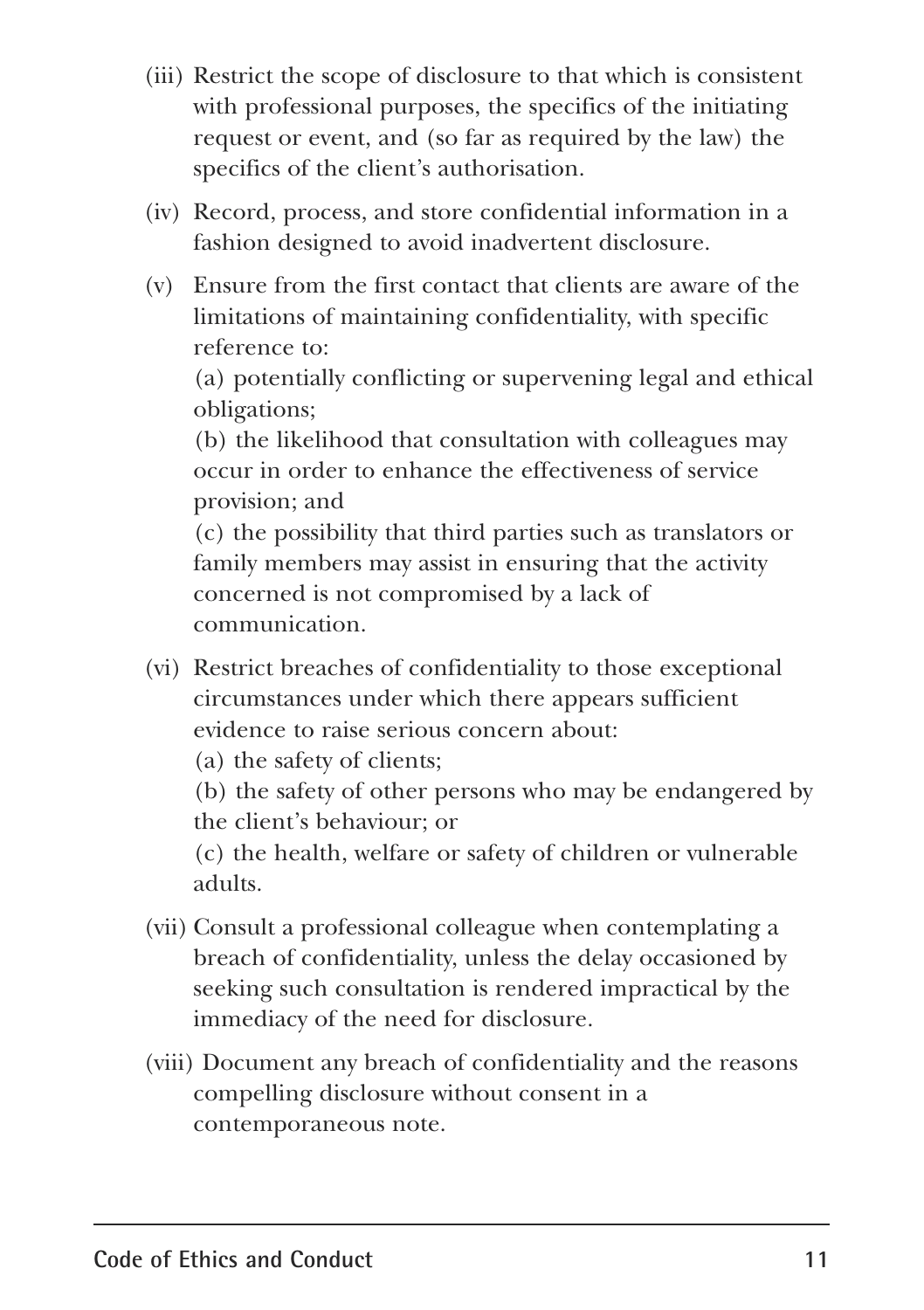- (ix) When disclosing confidential information directly to clients, safeguard the confidentiality of information relating to others, and provide adequate assistance in understanding the nature and contents of the information being disclosed.
- (x) Make audio, video or photographic recordings of clients only with the explicit permission of clients who are considered legally competent, or their duly authorised representatives.
- (xi) Endeavour to ensure that colleagues, staff, trainees, and supervisees with whom psychologists work understand and respect the provisions of this code concerning the handling of confidential information.
- 1.3 Standard of informed consent

- (i) Ensure that clients, particularly children and vulnerable adults, are given ample opportunity to understand the nature, purpose, and anticipated consequences of any professional services or research participation, so that they may give informed consent to the extent that their capabilities allow.
- (ii) Seek to obtain the informed consent of all clients to whom professional services or research participation are offered.
- (iii) Keep adequate records of when, how and from whom consent was obtained.
- (iv) Remain alert to the possibility that those people for whom professional services or research participation are contemplated may lack legal capacity for informed consent.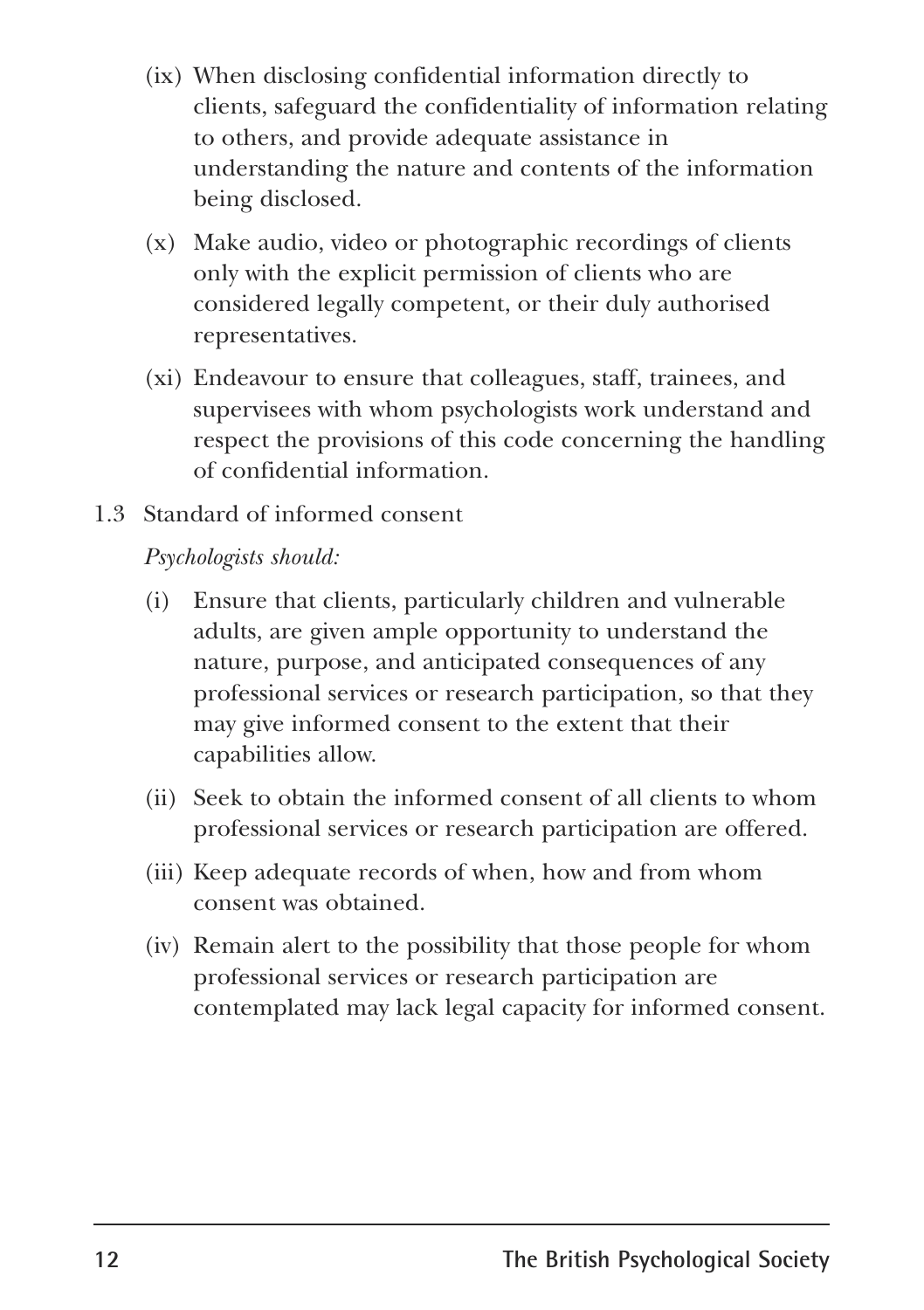- (v) When informed consent cannot be obtained from clients, no duly authorised representative can be identified and a pressing need for the provision of professional services is indicated, consult when feasible a person well-placed to appreciate the potential reactions of clients (such as a family member, or current or recent provider of care or services), for assistance in determining what may be in their best interests.
- (vi) When the specific nature of contemplated professional services precludes obtaining informed consent from clients or their duly authorised representatives, obtain specific approval from appropriate institutional ethics authorities before proceeding. Where no institutional ethics authority exists, peers and colleagues should be consulted.
- (vii) When the specific nature of research precludes obtaining informed consent from clients or their duly authorised representatives, obtain specific approval from appropriate institutional ethics authorities before proceeding. Where no institutional ethics authority exists, peers and colleagues should be consulted.
- (viii) Take particular care when seeking the informed consent of detained persons, in the light of the degree to which circumstances of detention may affect the ability of such clients to consent freely.
- (ix) Unless informed consent has been obtained, restrict research based upon observations of public behaviour to those situations in which persons being studied would reasonably expect to be observed by strangers, with reference to local cultural values and to the privacy of persons who, even while in a public space, may believe they are unobserved.
- (x) Obtain supplemental informed consent as circumstances indicate, when professional services or research occur over an extended period of time, or when there is significant change in the nature or focus of such activities.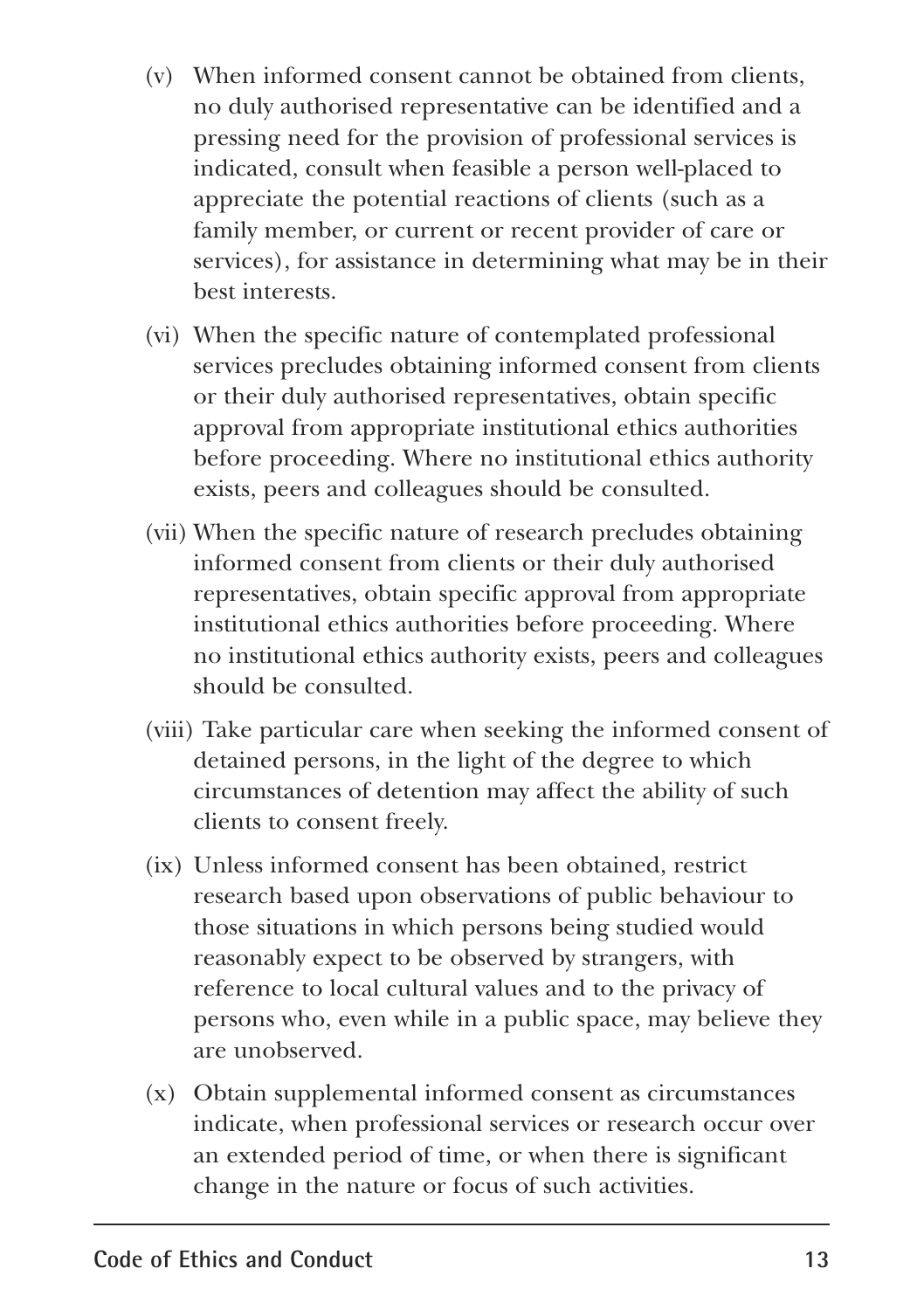- (xi) Withhold information from clients only in exceptional circumstances when necessary to preserve the integrity of research or the efficacy of professional services, or in the public interest and specifically consider any additional safeguards required for the preservation of client welfare.
- (xii)Avoid intentional deception of clients unless:

(a) deception is necessary in exceptional circumstances to preserve the integrity of research or the efficacy of professional services;

(b) any additional safeguards required for the preservation of client welfare are specifically considered; and

(c) the nature of the deception is disclosed to clients at the earliest feasible opportunity.

1.4 Standards of self-determination

- (i) Endeavour to support the self-determination of clients, while at the same time remaining alert to potential limits placed upon self-determination by personal characteristics or by externally imposed circumstances.
- (ii) Ensure from the first contact that clients are aware of their right to withdraw at any time from the receipt of professional services or from research participation.
- (iii) Comply with requests by clients who are withdrawing from research participation that any data by which they might be personally identified, including recordings, be destroyed.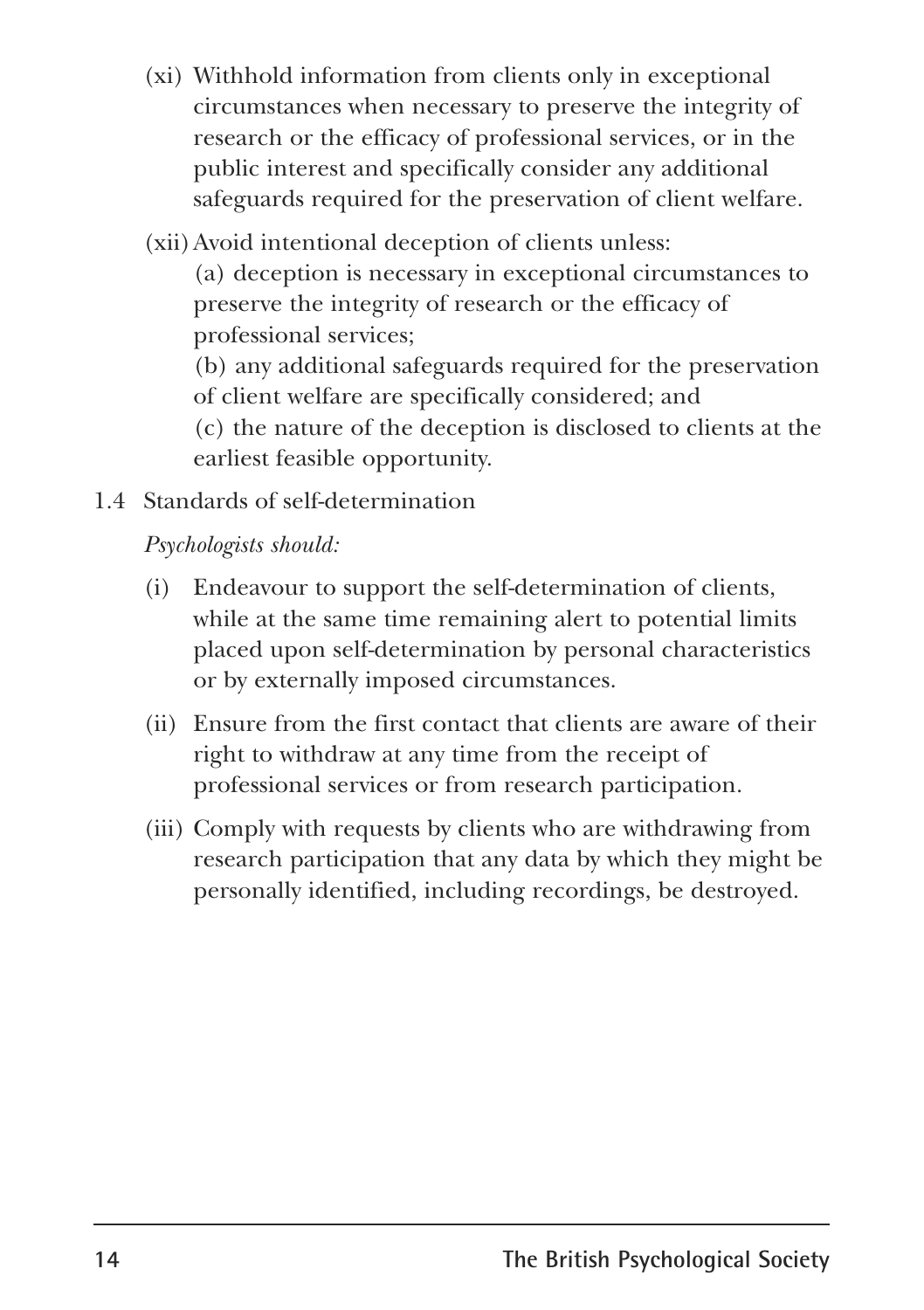### **2 Ethical Principle: COMPETENCE**

**Statement of values** – Psychologists value the continuing development and maintenance of high standards of competence in their professional work, and the importance of preserving their ability to function optimally within the recognised limits of their knowledge, skill, training, education, and experience.

2.1 Standard of awareness of professional ethics

*Psychologists should:*

- (i) Develop and maintain a comprehensive awareness of professional ethics, including familiarity with this Code.
- (ii) Integrate ethical considerations into their professional practices as an element of continuing professional development.
- 2.2 Standard of ethical decision making

- (i) Recognise that ethical dilemmas will inevitably arise in the course of professional practice.
- (ii) Accept their responsibility to attempt to resolve such dilemmas with the appropriate combination of reflection, supervision, and consultation.
- (iii) Be committed to the requirements of this Code.
- (iv) Engage in a process of ethical decision making that includes:
- identifying relevant issues;
- reflecting upon established principles, values, and standards;
- seeking supervision or peer review;
- using the Code of Ethics and Conduct to identify the principles involved;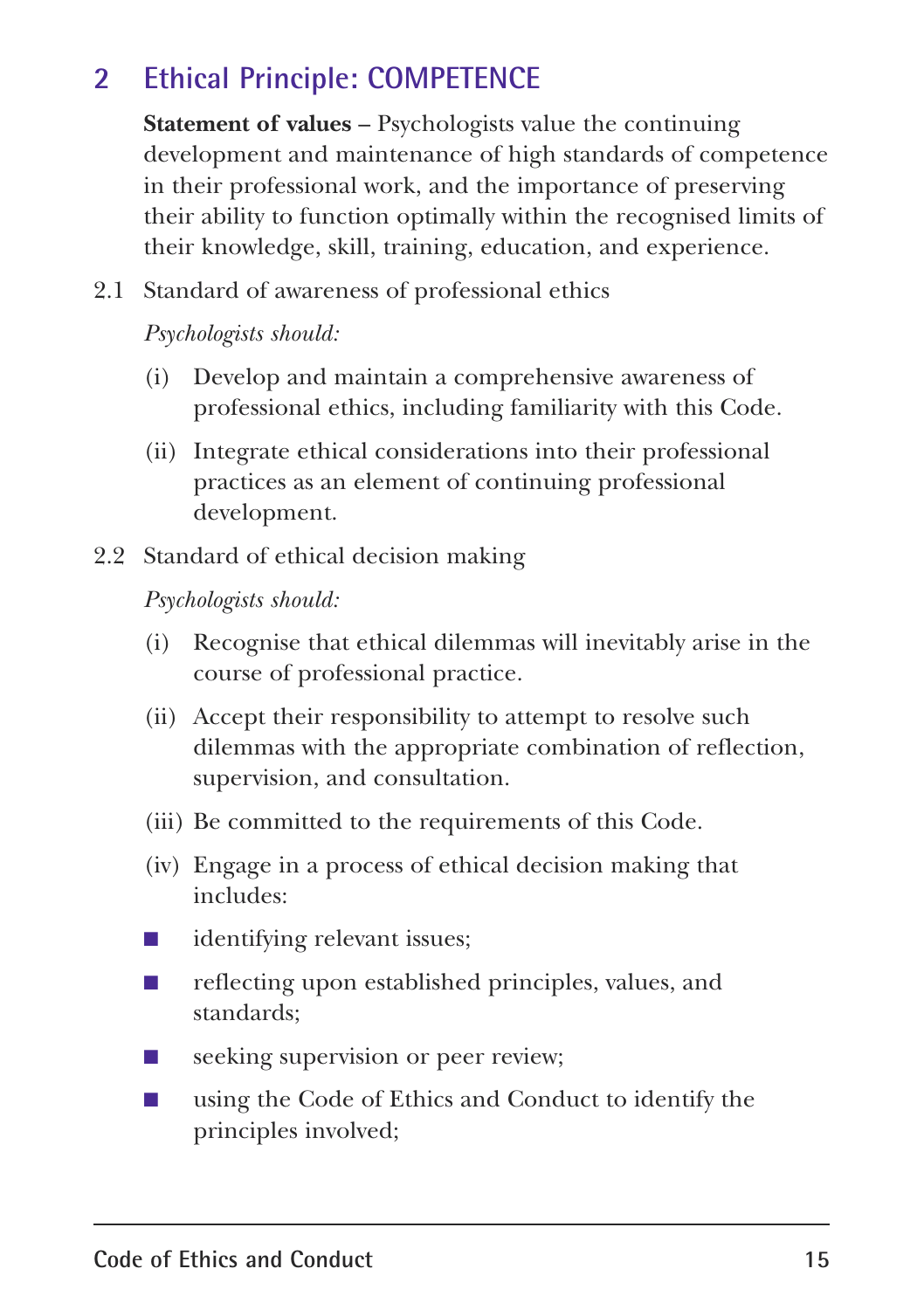- developing alternative courses of action in the light of contextual factors;
- analysing the advantages and disadvantages of various courses of action for those likely to be affected, allowing for different perspectives and cultures;
- choosing a course of action; and
- evaluating the outcomes to inform future ethical decision making.
- (v) Be able to justify their actions on ethical grounds.
- (vi) Remain aware that the process of ethical decision making must be undertaken with sensitivity to any time constraints that may exist.
- (vii) Given the existence of legal obligations that may occasionally appear to contradict certain provisions of this Code, analyse such contradictions with particular care, and adhere to the extent possible to these ethical principles while meeting the legal requirements of their professional roles.
- 2.3 Standard of recognising limits of competence

- (i) Practice within the boundaries of their competence.
- (ii) Engage in Continued Professional Development.
- (iii) Remain abreast of scientific, ethical, and legal innovations germane to their professional activities, with further sensitivity to ongoing developments in the broader social, political and organisational contexts in which they work.
- (iv) Seek consultation and supervision when indicated, particularly as circumstances begin to challenge their scientific or professional expertise.
- (v) Engage in additional areas of professional activity only after obtaining the knowledge, skill, training, education, and experience necessary for competent functioning.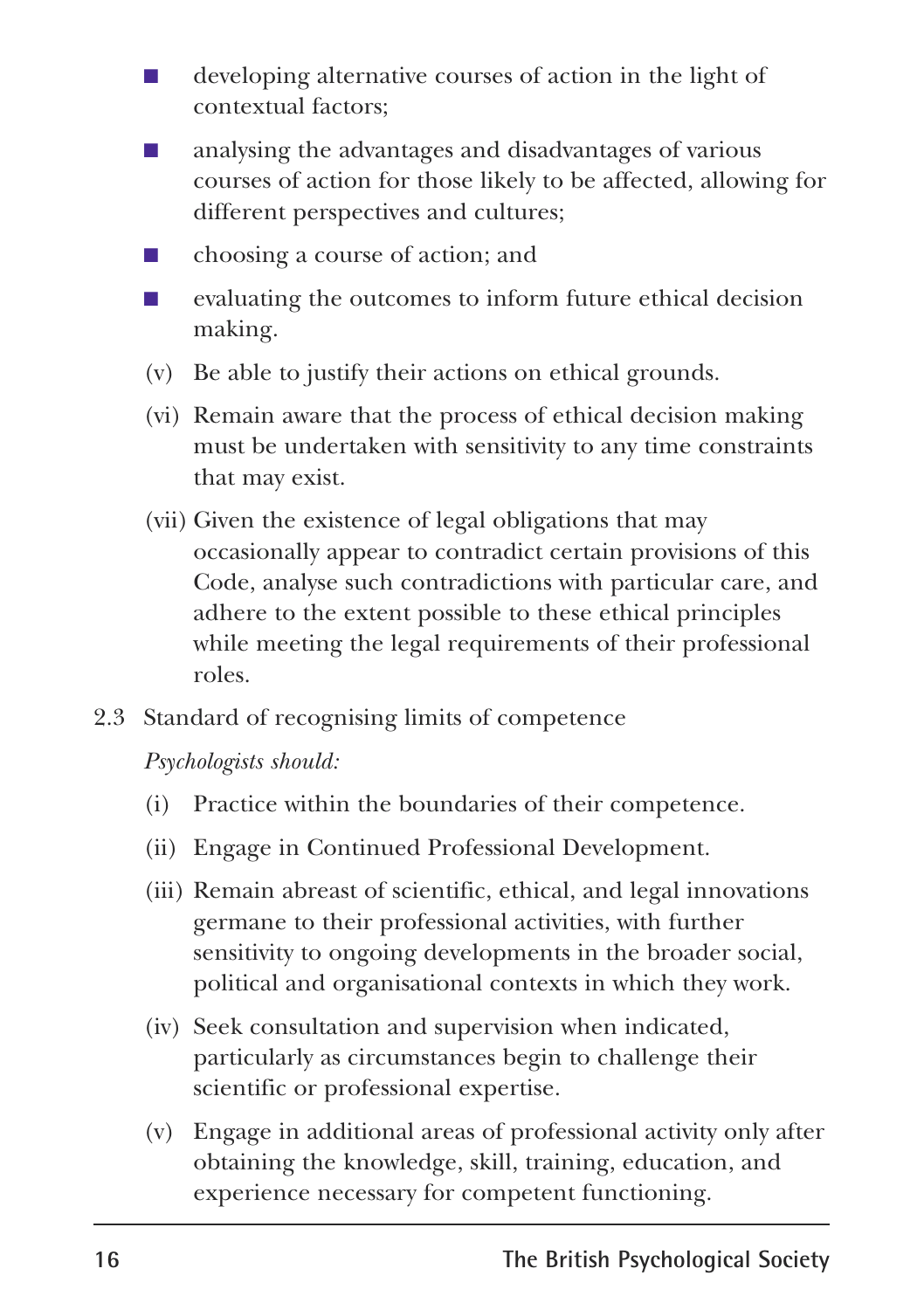- (vi) Remain aware of and acknowledge the limits of their methods, as well as the limits of the conclusions that may be derived from such methods under different circumstances and for different purposes.
- (vii) Strive to ensure that those working under their direct supervision also comply with each of the requirements of this standard and that they are not required to work beyond the limits of their competence.
- 2.4 Standard of recognising impairment

- (i) Monitor their own personal and professional lifestyle in order to remain alert to signs of impairment.
- (ii) Seek professional consultation or assistance when they become aware of health-related or other personal problems that may impair their own professional competence.
- (iii) Refrain from practice when their professional competence is seriously impaired.
- (iv) Encourage colleagues whose health-related or other personal problems may reflect impairment to seek professional consultation or assistance, and consider informing other potential sources of intervention, including, for example, the Health Professions Council, when such colleagues appear unable to recognise that a problem exists. Psychologists must inform potential sources of intervention where necessary for the protection of the public.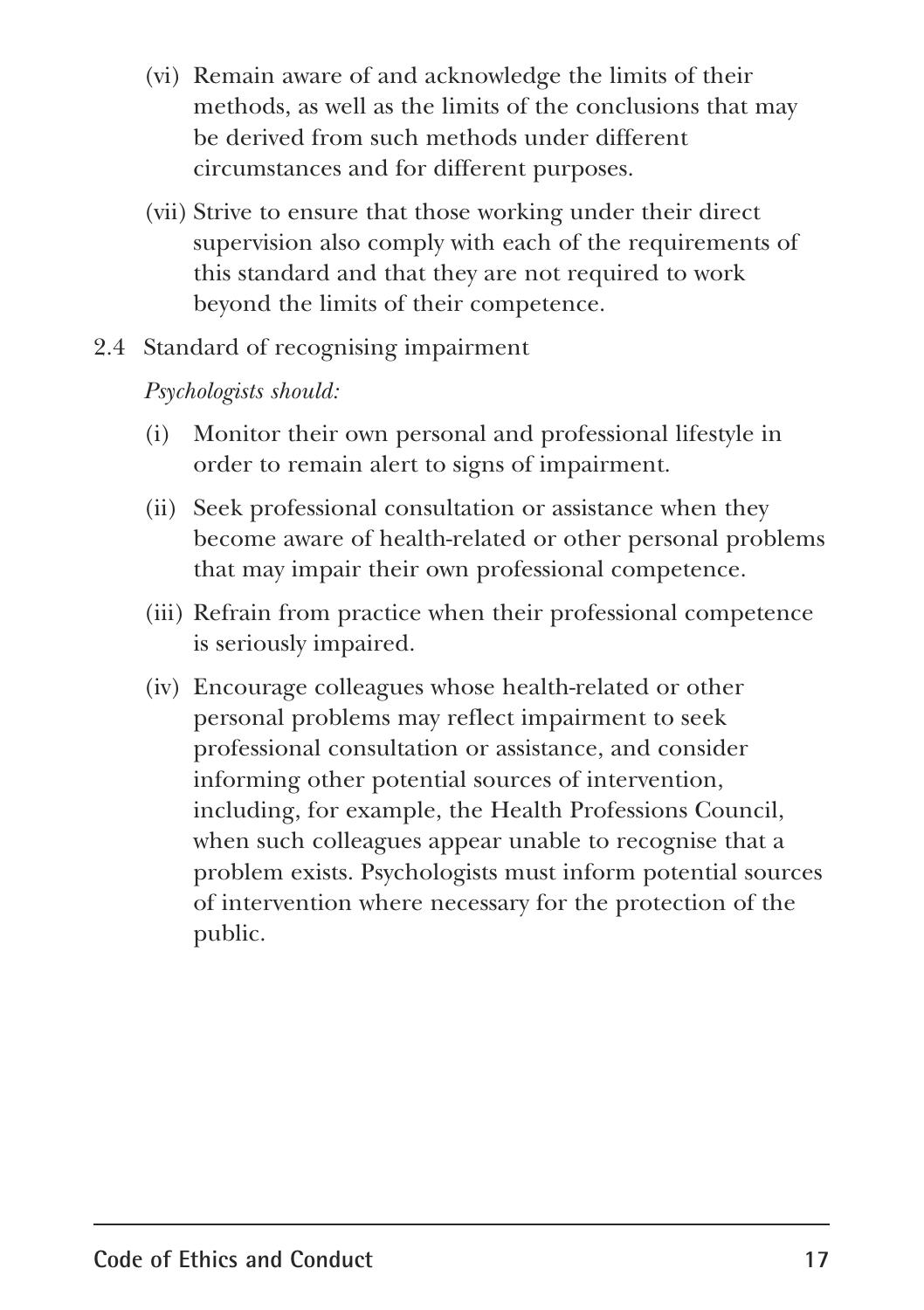#### **3 Ethical Principle: RESPONSIBILITY**

**Statement of Values** – Psychologists value their responsibilities to clients, to the general public, and to the profession and science of Psychology, including the avoidance of harm and the prevention of misuse or abuse of their contributions to society.

3.1 Standards of general responsibilty

*Psychologists should:*

- (i) Avoid harming clients, but take into account that the interests of different clients may conflict. The psychologist will need to weigh these interests and the potential harm caused by alternative courses of action or inaction.
- (ii) Avoid personal and professional misconduct that might bring the Society or the reputation of the profession into disrepute, recognising that, in particular, convictions for criminal offences that reflect on suitability for practice may be regarded as misconduct by the Society.
- (iii) Seek to remain aware of the scientific and professional activities of others with whom they work, with particular attention to the ethical behaviour of employees, assistants, supervisees and students.
- (iv) Psychologists have a responsibility to be mindful of any potential risks to themselves.
- 3.2 Standards of termination and continuity of care

- (i) Make clear at the first contact, or at the earliest opportunity, the conditions under which the professional services may be terminated.
- (ii) Take advice where there appears to be ambiguity about continuing with professional services.
- (iii) Terminate professional services when clients do not appear to be deriving benefit and are unlikely to do so.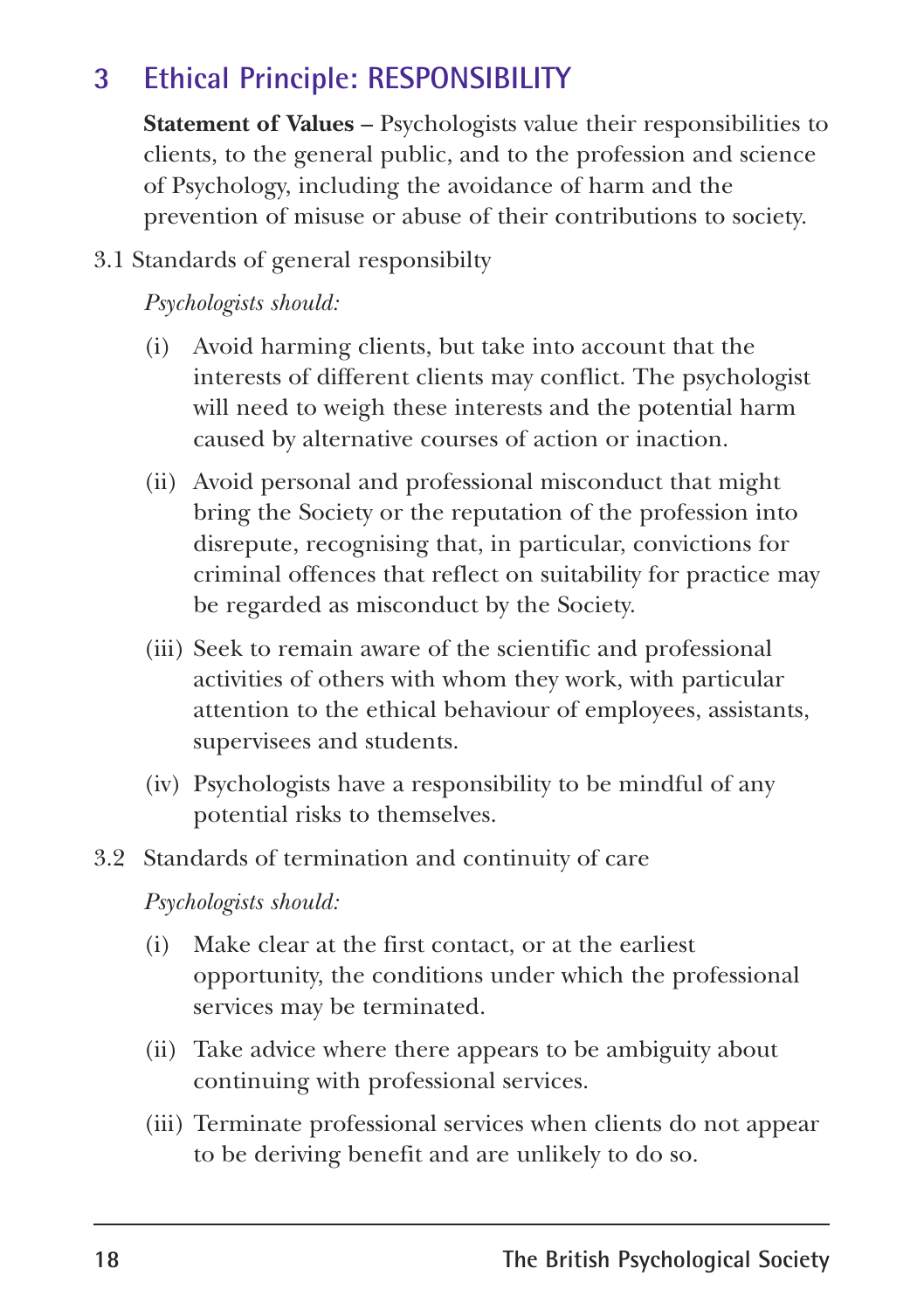- (iv) Refer clients to alternative sources of assistance as appropriate, facilitating the transfer and continuity of care through reasonable collaboration with other professionals.
- 3.3 Standard of protection of research participants

- (i) Consider all research from the standpoint of research participants, for the purpose of eliminating potential risks to psychological well-being, physical health, personal values, or dignity.
- (ii) Undertake such consideration with due concern for the potential effects of, for example, age, disability, education, ethnicity, gender, language, national origin, race, religion, marital or family status, or sexual orientation, seeking consultation as needed from those knowledgeable about such effects.
- (iii) Ask research participants from the first contact about individual factors that might reasonably lead to risk of harm, and inform research participants of any action they should take to minimise such risks.
- (iv) Refrain from using financial compensation or other inducements for research participants to risk harm beyond that which they face in their normal lifestyles.
- (v) Obtain the considered and non-subjective approval of independent advisors whenever concluding that harm, unusual discomfort, or other negative consequences may follow from research, and obtain supplemental informed consent from research participants specific to such issues.
- (vi) Inform research participants from the first contact that their right to withdraw at any time is not affected by the receipt or offer of any financial compensation or other inducements for participation.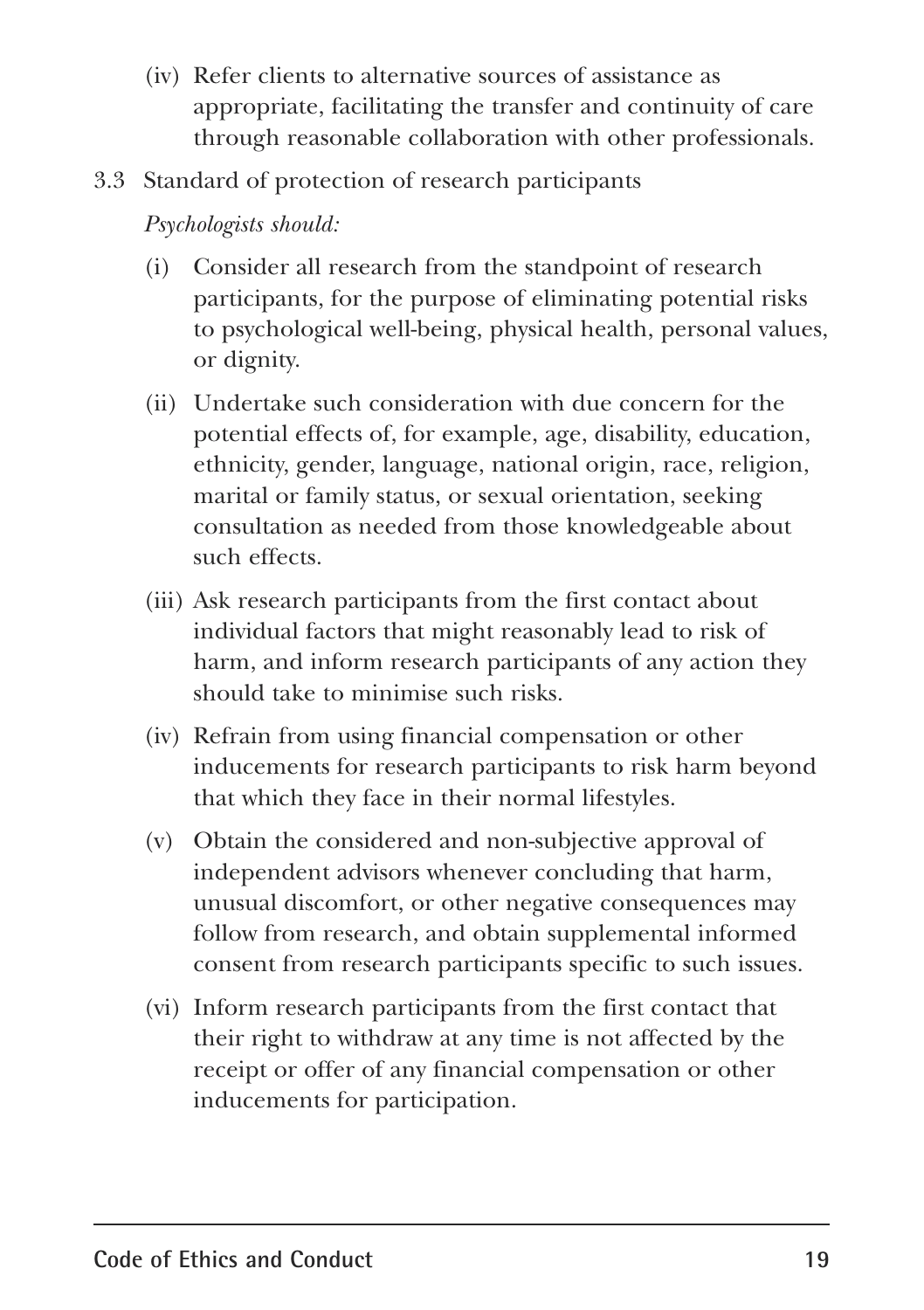- (vii) Inform research participants from the first contact that they may decline to answer any questions put to them, while conveying as well that this may lead to termination of their participation, particularly when safety issues are implicated.
- (viii) Inform research participants when evidence is obtained of a psychological or physical problem of which they are apparently unaware, if it appears that failure to do so may endanger their present or future well-being.
- (ix) Exercise particular caution when responding to requests for advice from research participants concerning psychological or other issues, and offer to make a referral for assistance if the inquiry appears to involve issues sufficiently serious to warrant professional services.
- (x) When conducting research involving animals, (a) observe the highest standards of animal welfare, including reduction to the minimum of any pain, suffering, fear, distress, frustration, boredom, or lasting harm; and (b) avoid the infliction of any of these conditions which cannot be strictly justified, in adherence to the Society's published *Guidelines for Psychologists Working with Animals.*
- 3.4 Standard of debriefing of research participants

- (i) Debrief research participants at the conclusion of their participation, in order to inform them of the outcomes and nature of the research, to identify any unforeseen harm, discomfort, or misconceptions, and in order to arrange for assistance as needed.
- (ii) Take particular care when discussing outcomes with research participants, as seemingly evaluative statements may carry unintended weight.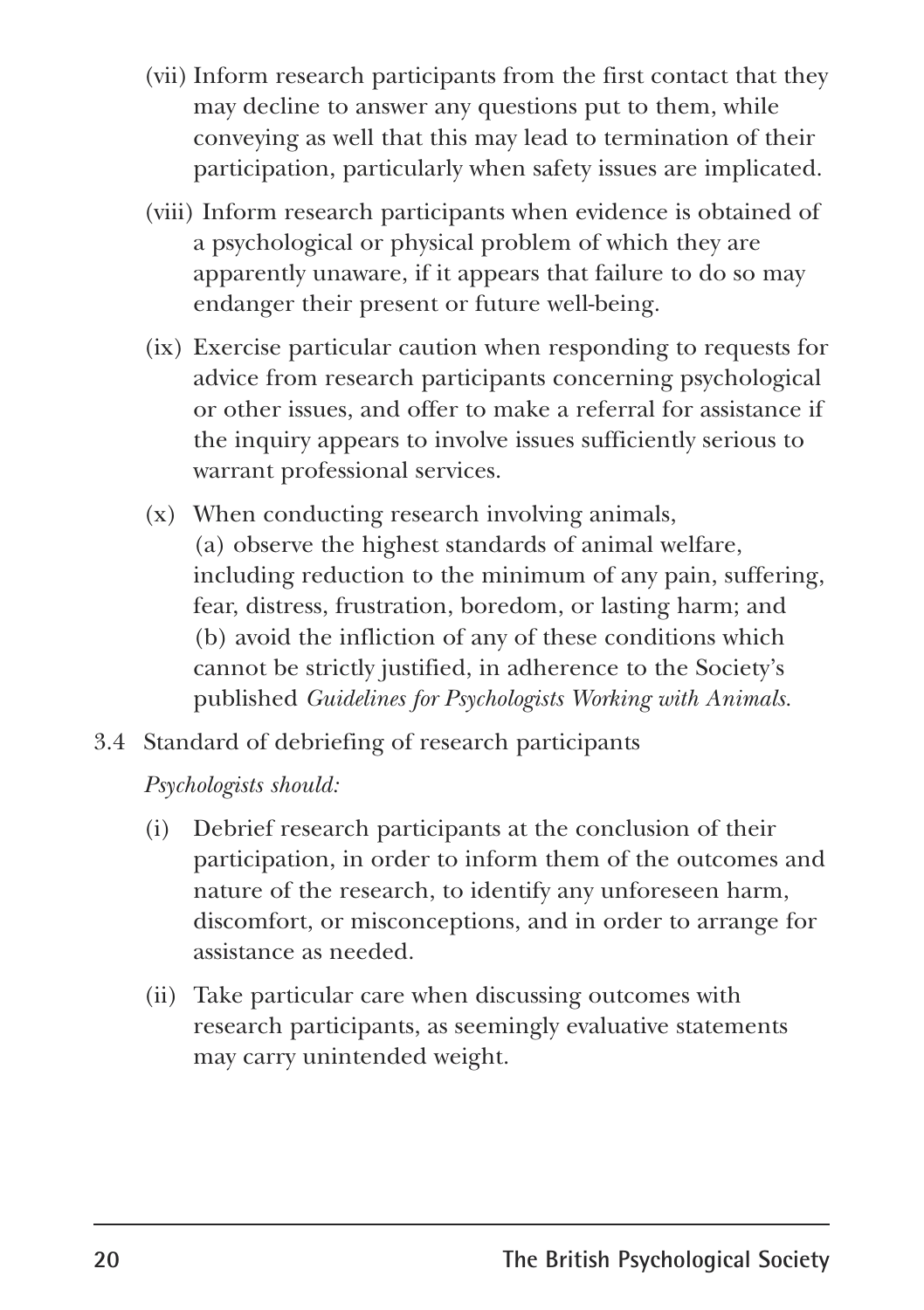### **4 Ethical principle: INTEGRITY**

**Statement of values** – Psychologists value honesty, accuracy, clarity, and fairness in their interactions with all persons, and seek to promote integrity in all facets of their scientific and professional endeavours.

4.1 Standard of honesty and accuracy

- (i) Be honest and accurate in representing their professional affiliations and qualifications, including such matters as knowledge, skill, training, education, and experience.
- (ii) Take reasonable steps to ensure that their qualifications and competences are not misrepresented by others, and to correct any misrepresentations identified.
- (iii) Be honest and accurate in conveying professional conclusions, opinions, and research findings, and in acknowledging the potential limitations.
- (iv) Be honest and accurate in representing the financial and other parameters and obligations of supervisory, training, employment, and other contractual relationships.
- (v) Ensure that clients are aware from the first contact of costs and methods of payment for the provision of professional services.
- (vi) Claim only appropriate ownership or credit for their research, published writings, or other scientific and professional contributions, and provide due acknowledgement of the contributions of others to a collaborative work.
- (vii) Be honest and accurate in advertising their professional services and products, in order to avoid encouraging unrealistic expectations or otherwise misleading the public.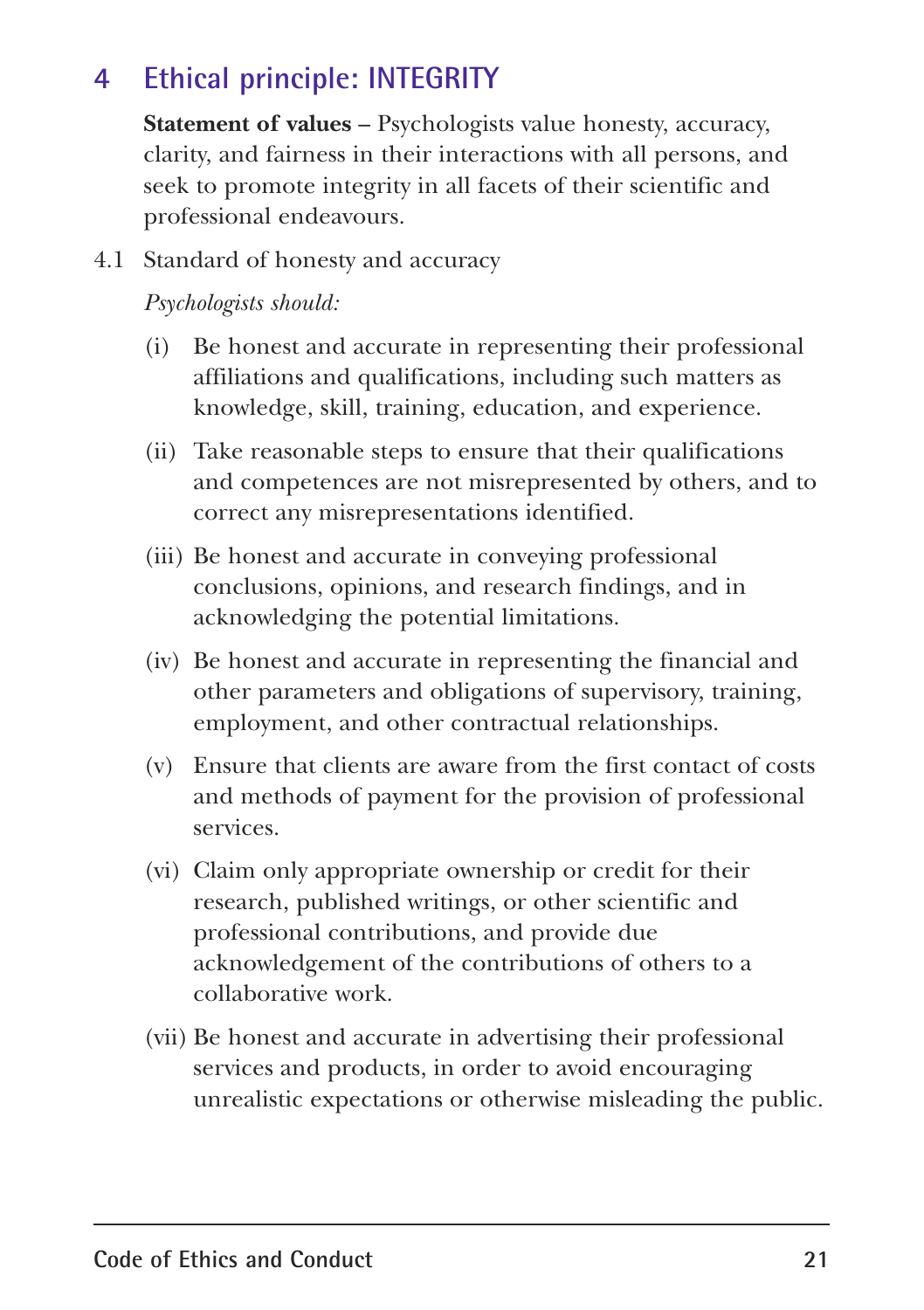- 4.2 Standard of avoiding exploitation and conflicts of interest *Psychologists should:*
	- (i) Remain aware of the problems that may result from dual or multiple relationships, for example, supervising trainees to whom they are married, teaching students with whom they already have a familial relationship, or providing psychological therapy to a friend.
	- (ii) Avoid forming relationships that may impair professional objectivity or otherwise lead to exploitation of or conflicts of interest with a client.
	- (iii) Clarify for clients and other relevant parties the professional roles currently assumed and conflicts of interest that might potentially arise.
	- (iv) Refrain from abusing professional relationships in order to advance their sexual, personal, financial, or other interests.
	- (v) Recognise that conflicts of interests and inequity of power may still reside after professional relationships are formally terminated, such that professional responsibilities may still apply.
- 4.3 Standard of Maintaining Personal Boundaries

- (i) Refrain from engaging in any form of sexual or romantic relationship with persons to whom they are providing professional services, or to whom they owe a continuing duty of care, or with whom they have a relationship of trust. This might include a former patient, a student or trainee, or a junior staff member.
- (ii) Refrain from engaging in harassment and strive to maintain their workplaces free from sexual harassment.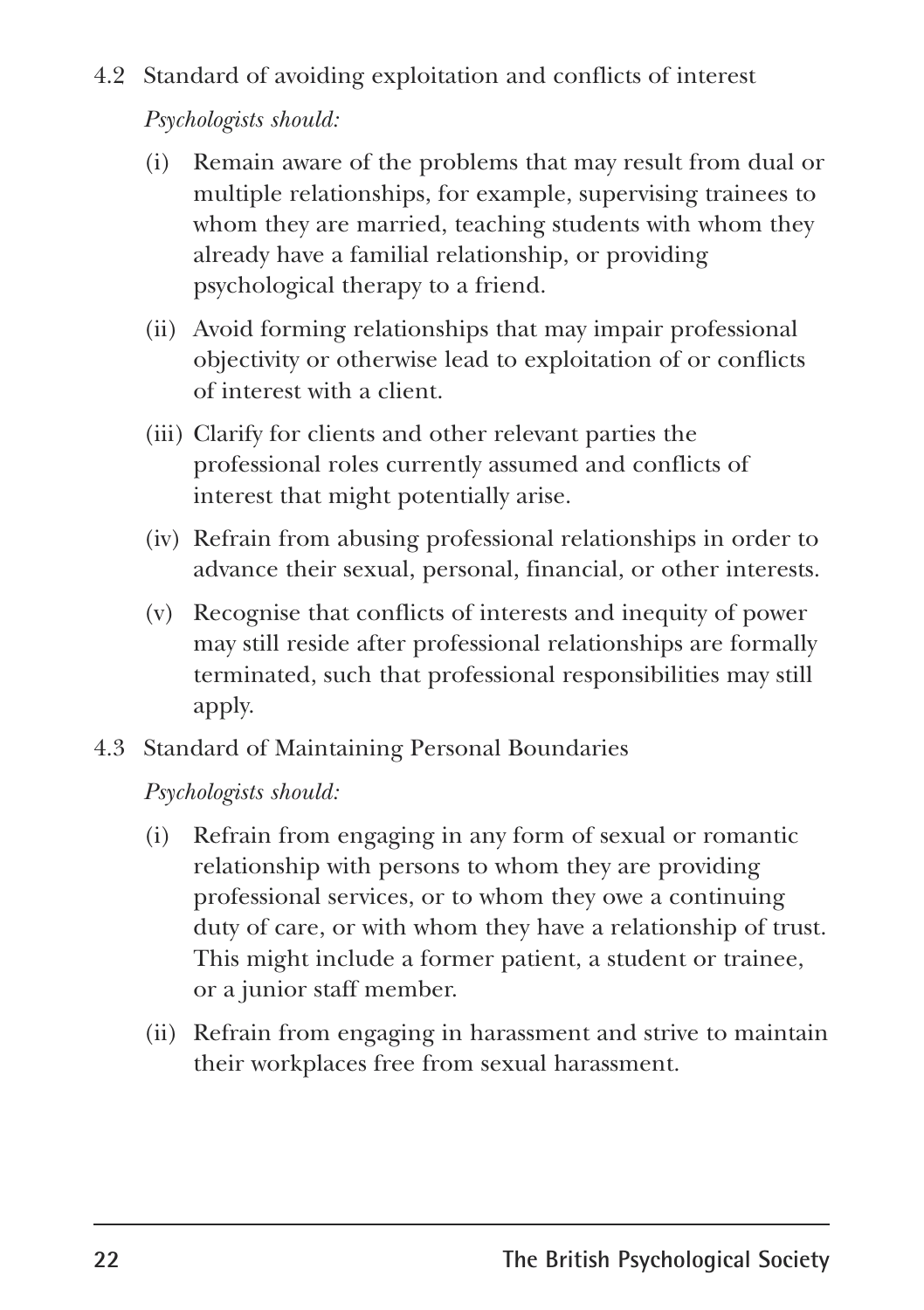- (iii) Recognise as harassment any unwelcome verbal or physical behaviour, including sexual advances, when (a) such conduct interferes with another person's work or creates an intimidating, hostile or offensive working environment; (b) submission to this conduct is made implicitly or explicitly a term or condition of a person's education, employment or access to resources; or (c) submission or rejection of such conduct is used as a basis for decisions affecting a person's education or employment prospects.
- (iv) Recognise that harassment may consist of a single serious act or multiple persistent or pervasive acts, and that it further includes behaviour that ridicules, disparages, or abuses a person.
- (v) Make clear to students, supervisees, trainees and employees, as part of their induction, that agreed procedures addressing harassment exist within both the workplace and the Society.
- (vi) Cultivate an awareness of power structures and tensions within groups or teams.
- 4.4 Standard of Addressing Ethical Misconduct

- (i) Challenge colleagues who appear to have engaged in ethical misconduct, and/or consider bringing allegations of such misconduct to the attention of those charged with the responsibility to investigate them, particularly when members of the public appear to have been, or may be, affected by the behaviour in question.
- (ii) When bringing allegations of misconduct by a colleague, do so without malice and with no breaches of confidentiality other than those necessary to the proper investigatory processes.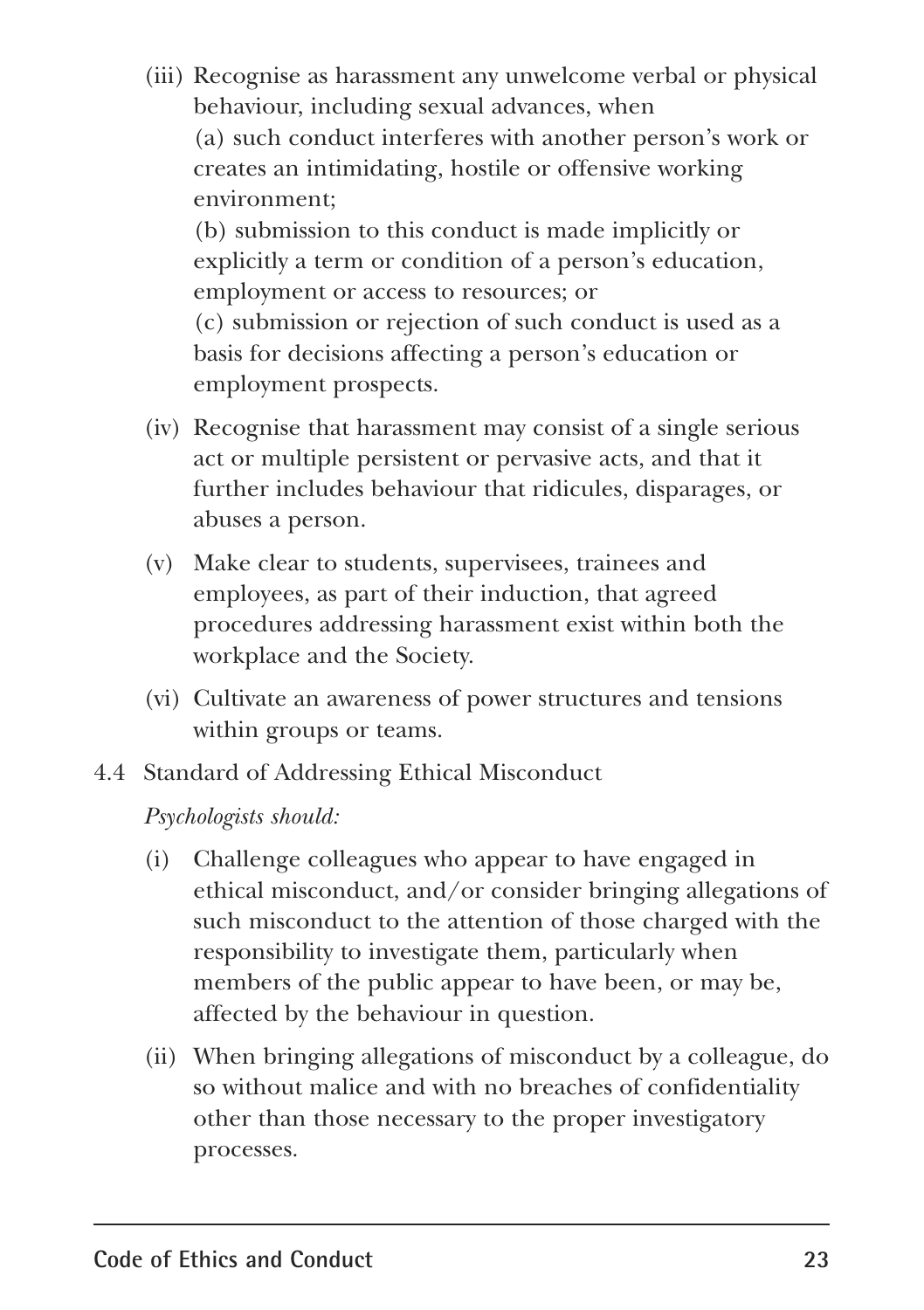(iii) When the subject of allegations of misconduct themselves, take all reasonable steps to assist those charged with the responsibility to investigate them.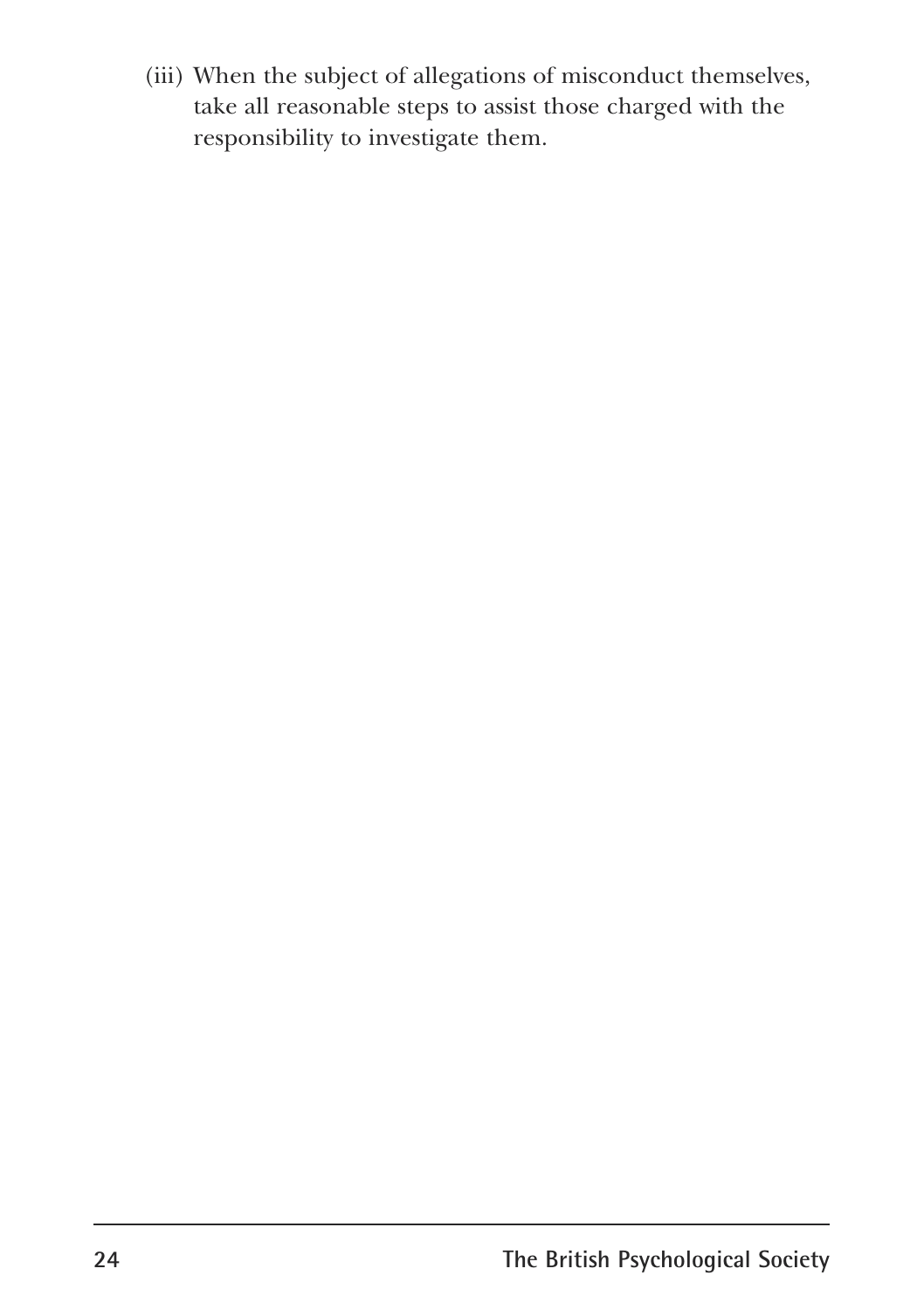### **IV CONCLUSION**

This Code provides the parameters within which professional judgements should be made. However, it cannot, and does not aim to, provide the answer to every ethical dilemma a psychologist may face. It is important to remember to reflect and apply a process to resolve ethical dilemmas as set out in this code.

If you have a question about the code or about professional ethics, there are several potential sources of advice. There is a dedicated Code of Ethics and Conduct area on the Society's website (www.bps.org.uk). Ethical advice and support for members can be obtained by e-mailing either **practiceethics@bps.org.uk** or **research-ethics@bps.org.uk**.

The Society cannot give legal advice, or provide practical support to members who have been complained about. For that reason, the Society strongly recommends that members consider taking out professional indemnity insurance. The Society has approved an insurance scheme, and details are available from the Society, but there are other insurance policies that members could consider.

The Society cannot determine allegations about fitness to practise. Any such allegations are referred to the Health Professions Council (http://www.hpc-uk.org/; email: **ftp@hpc-uk.org**; telephone: 0800 328 4218; or write to: Health Professions Council, Park House, 184 Kennington Park Road, London SE11 4BU).

All allegations against Society members will be dealt with in accordance with the Member Conduct Rules.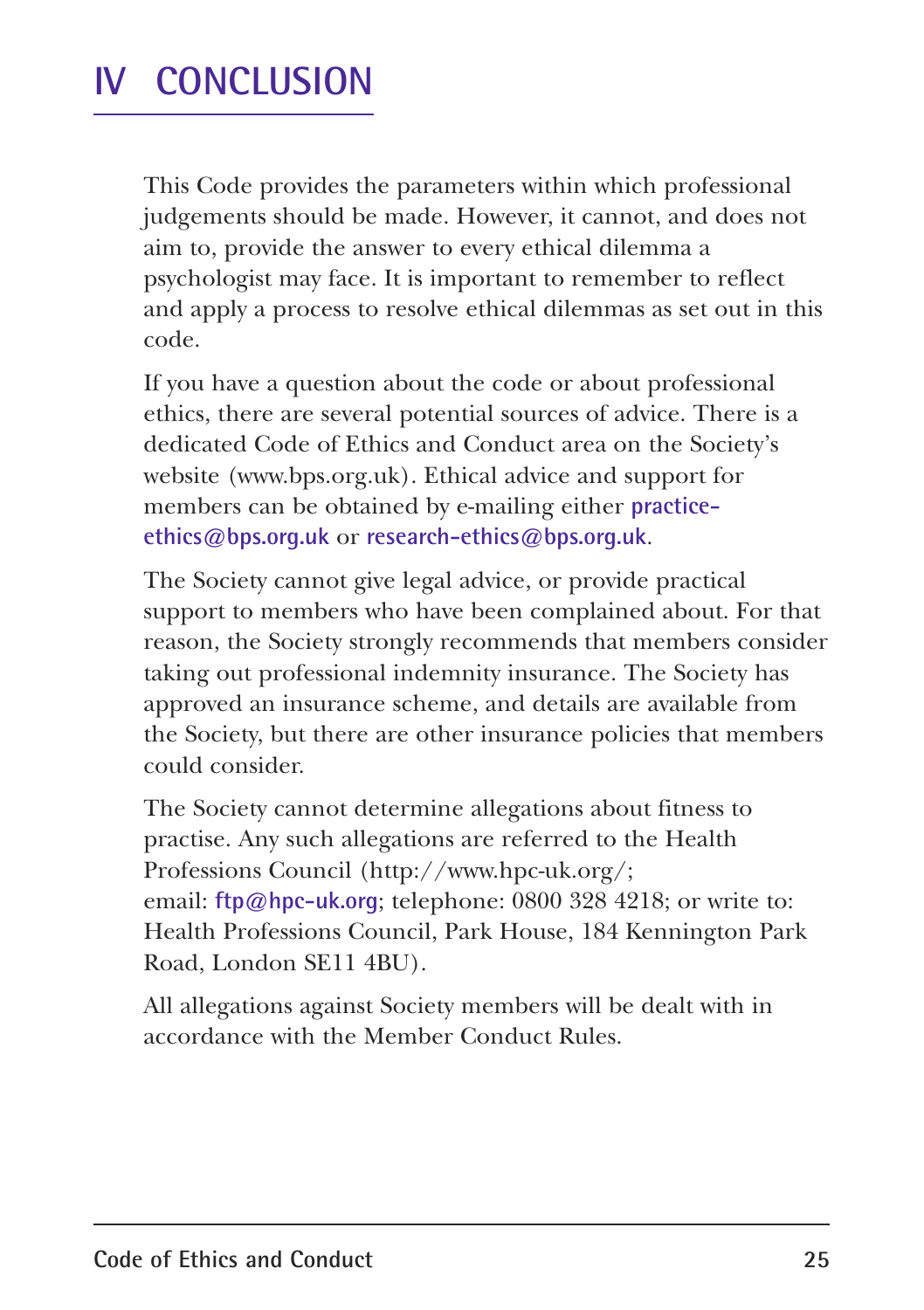This code was written by the Ethics Committee of the British Psychological Society. Thanks are due to all the current and former members of the Committee and all those who assisted in the drafting of earlier versions the code, with particular thanks to representatives of Witness (formerly POPAN: the Prevention of Professional Abuse Network), the philosophers Baroness Mary Warnock and Professor Peter Rickman and last but not least to Dr Eric Drogin and Professor John Williams.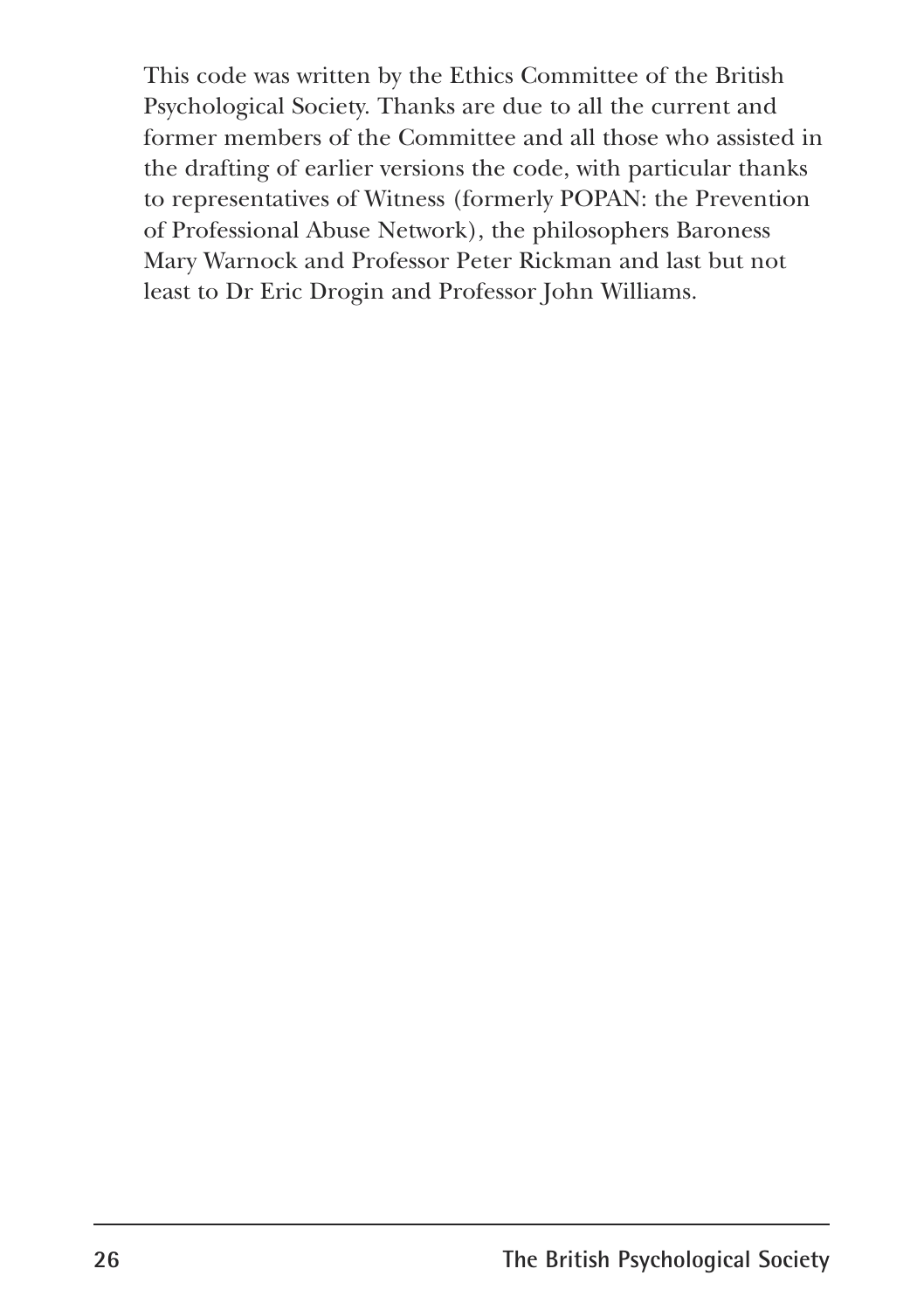### **References**

- Bersoff, D. (Ed.) (2008). *Ethical conflicts in psychology* (4th edn). Washington, DC: American Psychological Association.
- Thompson, A. (1999). *Critical reasoning in ethics*. New York: Routledge.
- Koocher, G. & Keith-Spiegel, P. (1998). *Ethics in psychology* (2nd edn). Oxford: Oxford University Press.
- Francis, R.D. (1999). *Ethics for psychologists*. Leicester: British Psychological Society.
- Friedman, A., Daly, S. & Andrzejewska, R. (2005). *Analysing ethical codes of UK professional bodies*. Bristol: Professional Associations Research Network (PARN).
- O'Niell, O. (2002). *Autonomy and trust in bioethics*. Cambridge: Cambridge University Press.
- Sinclair, C.K., Pettifor, J. (Eds.) (2001). *Companion manual to the Canadian code of ethics for psychologists* (3rd edn). Ontario: Canadian Psychological Association.
- Bowell, T. & Kemp, G. (2002). *Critical thinking: A concise guide*. Oxford: Routledge.
- Canter, M., Bennett, B., Jones, S. & Nagy, T. (1996). *Ethics for psychologists: A commentary on the APA ethics code.* Washington, DC: American Psychological Association.

Warbuton, N. (2004). *Philosophy: Basic readings*. New York: Routledge.

Health Professions Council (2008). *Standards of conduct, performance and ethics*. London: Author.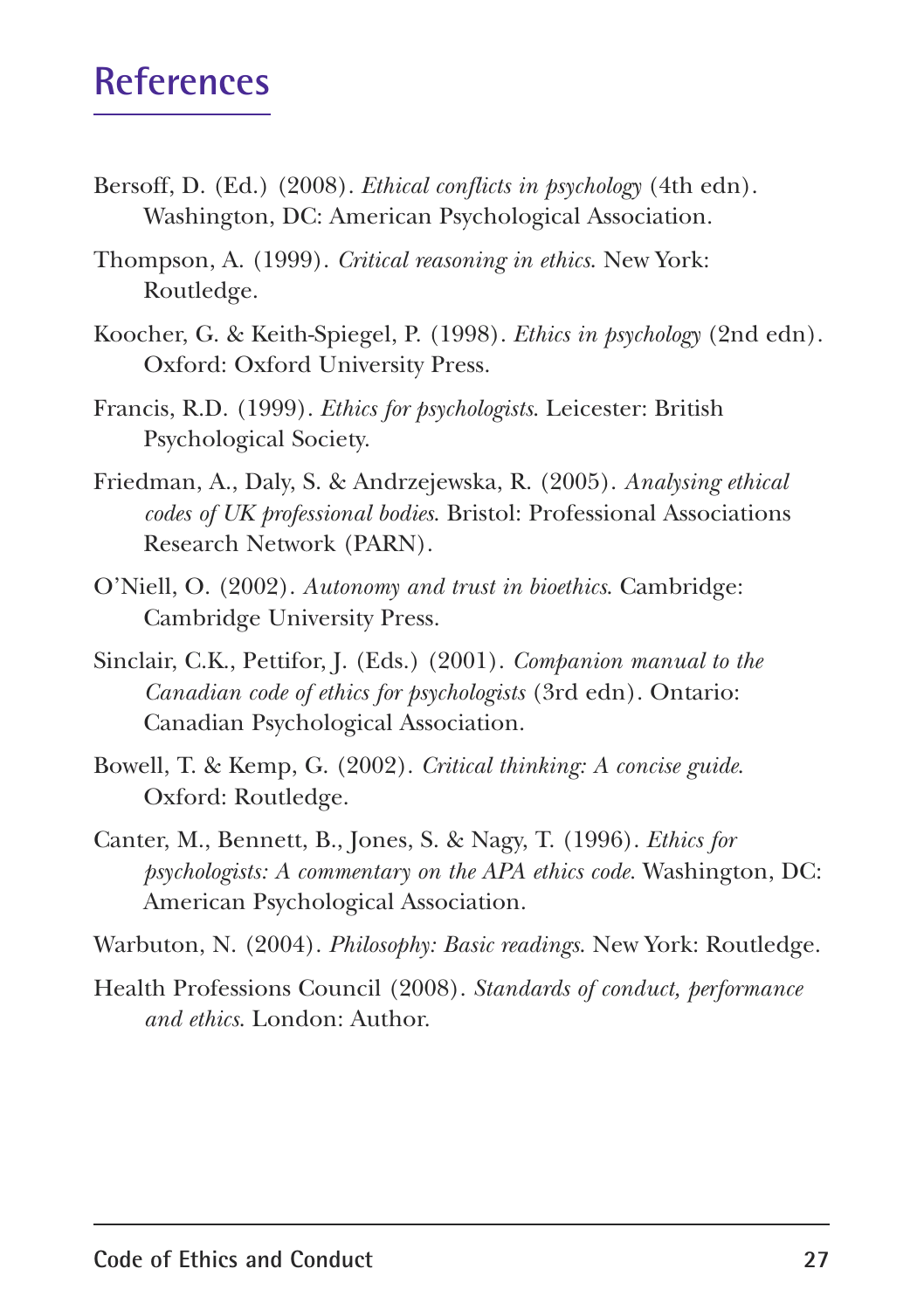### **APPENDIX**

#### **Main documents consulted in preparing the Code of Ethics and Conduct.**

- *United Nations Universal Declaration of Human Rights* (1948)
- *World Medical Association Declaration of Helsinki* (1964, last amended 2000)
- *European Convention on Human Rights and Fundamental Freedoms* (1963, last amended 1985)
- *Meta-Code of Ethics and Carte Ethica* European Federation of Psychologists Associations (1995)
- *Code of Professional Ethics*  The Psychological Society of Ireland (1999)
- *Canadian Code of Ethics for Psychologists –* Canadian Psychological Association (2000)
- *Ethical Principles of Psychologists and Code of Conduct American* Psychological Association (2002)
- *Ethical Framework for Good Practice in Counselling and Psychotherapy –* British Association for Counselling and Psychotherapy (2002)
- *Ethical Requirements for Member Organisations* United Kingdom Council for Psychotherapy (2003)
- *Standards in Applied Psychology* National Occupational Standards Board
- *Confidentiality* General Medical Council (2004)
- *Whistleblowers Policy Pack*  Public Concern at Work (2003)
- *The Local Authorities (Model Code of Conduct) (England) Order* (2001)